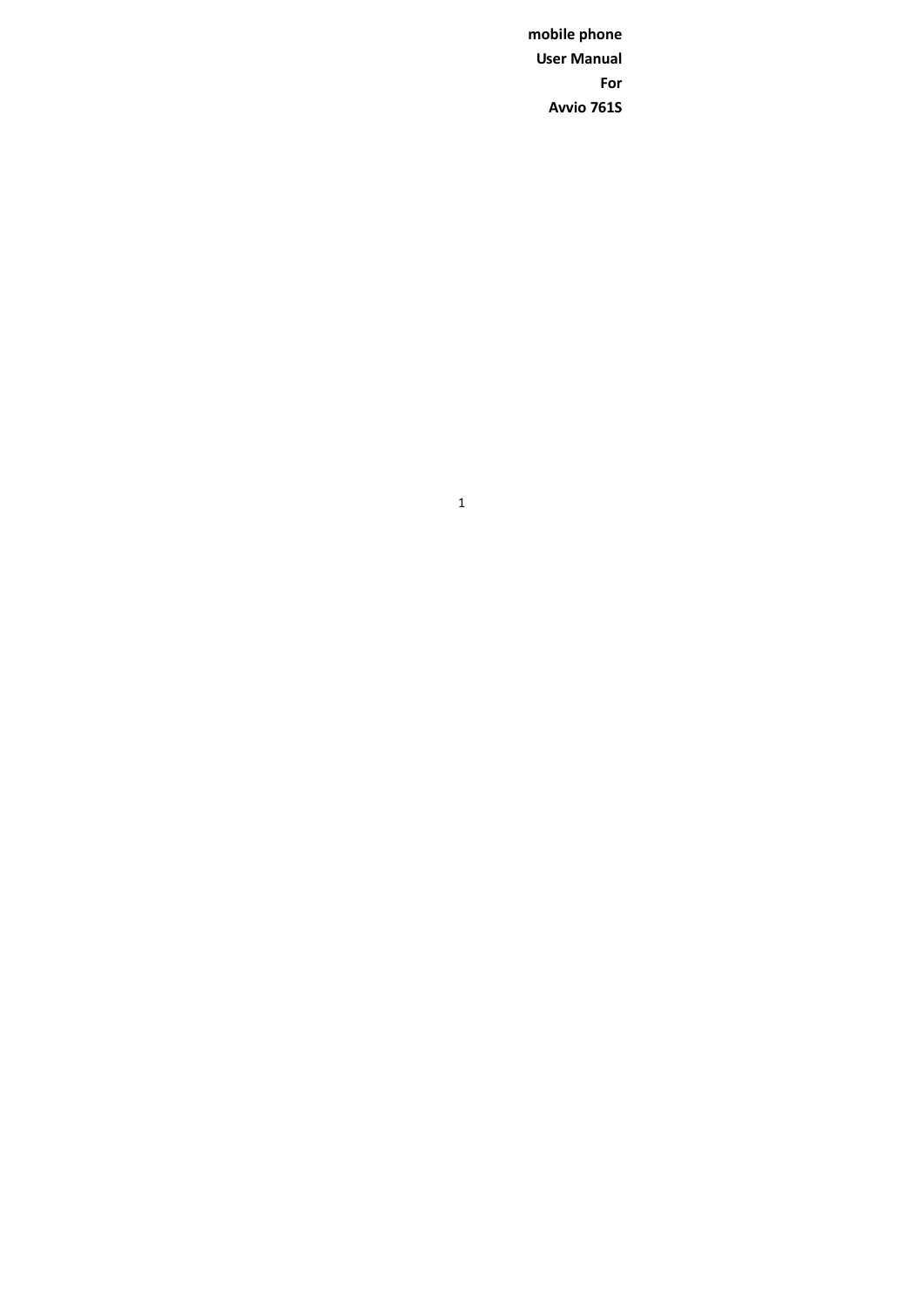## **Table of contents**

# $\overline{2}$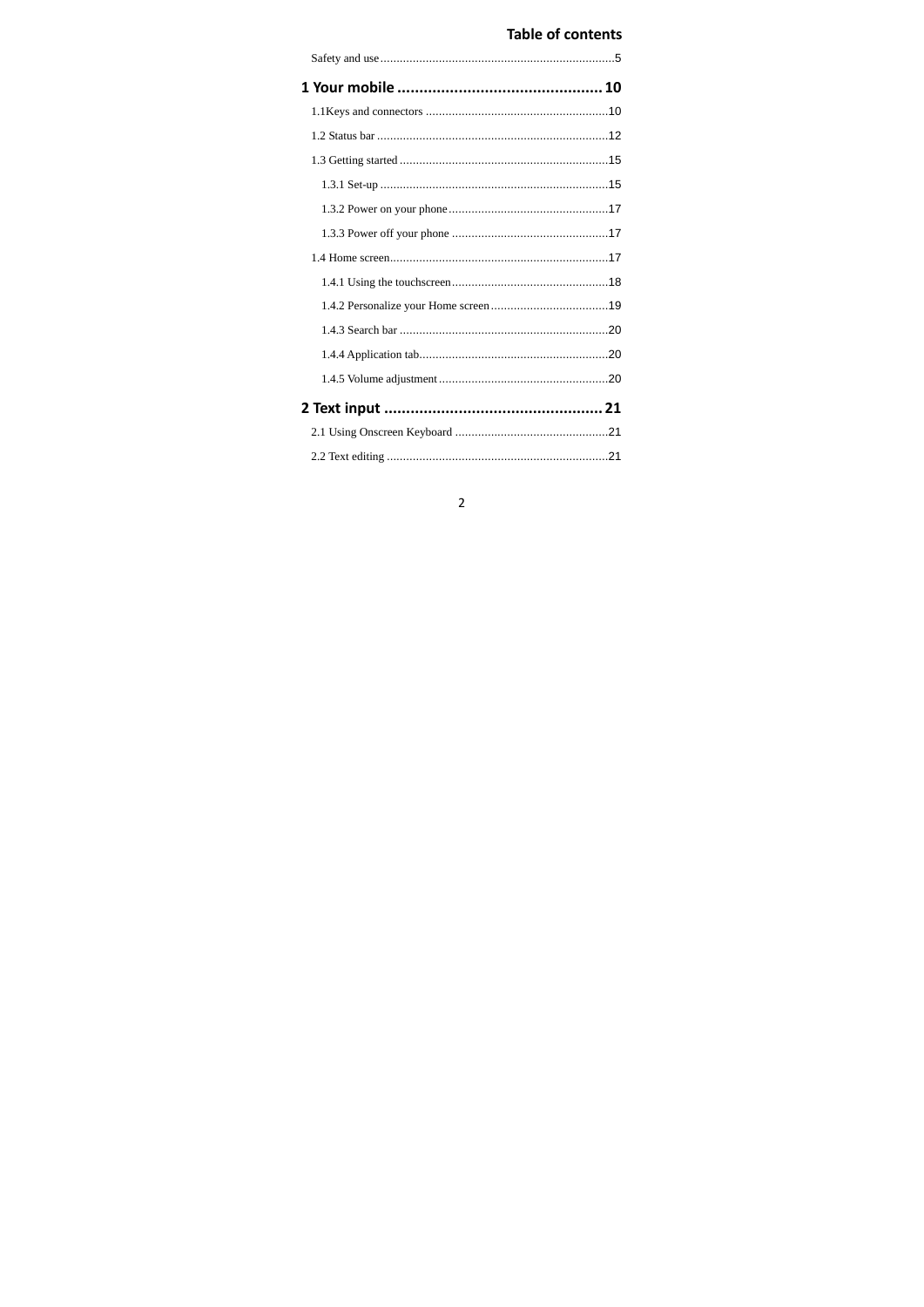| 5.2 Importing, exporting and sharing contacts 26   |  |
|----------------------------------------------------|--|
| 5.3 Synchronizing contacts in multiple accounts 27 |  |
|                                                    |  |
|                                                    |  |
|                                                    |  |
|                                                    |  |
|                                                    |  |
|                                                    |  |
|                                                    |  |
|                                                    |  |
|                                                    |  |

# $\overline{\mathbf{3}}$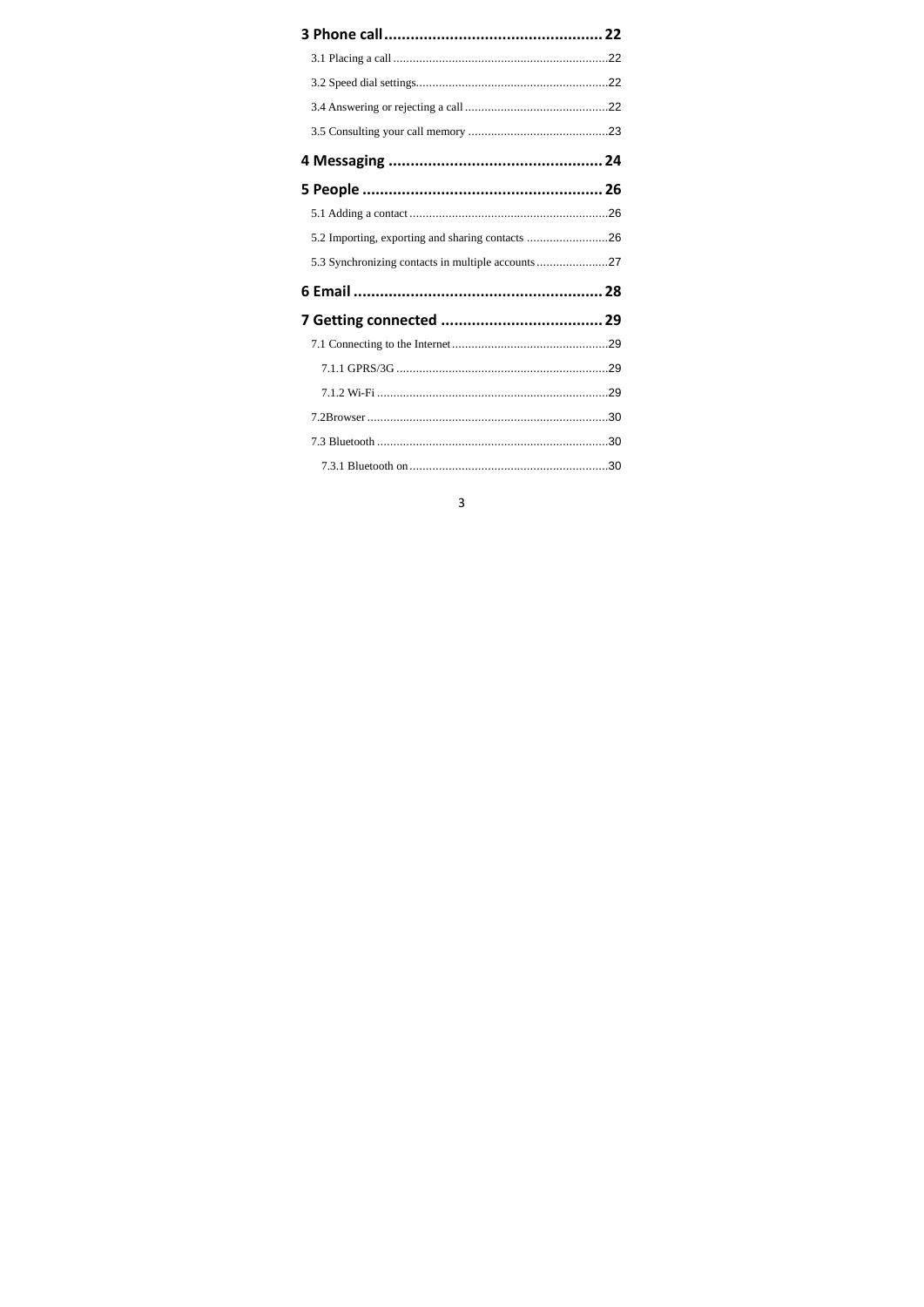| 7.3.2 Search for bluetooth devices nearby 31 |  |
|----------------------------------------------|--|
|                                              |  |
|                                              |  |
|                                              |  |
|                                              |  |
|                                              |  |
|                                              |  |

# $\overline{4}$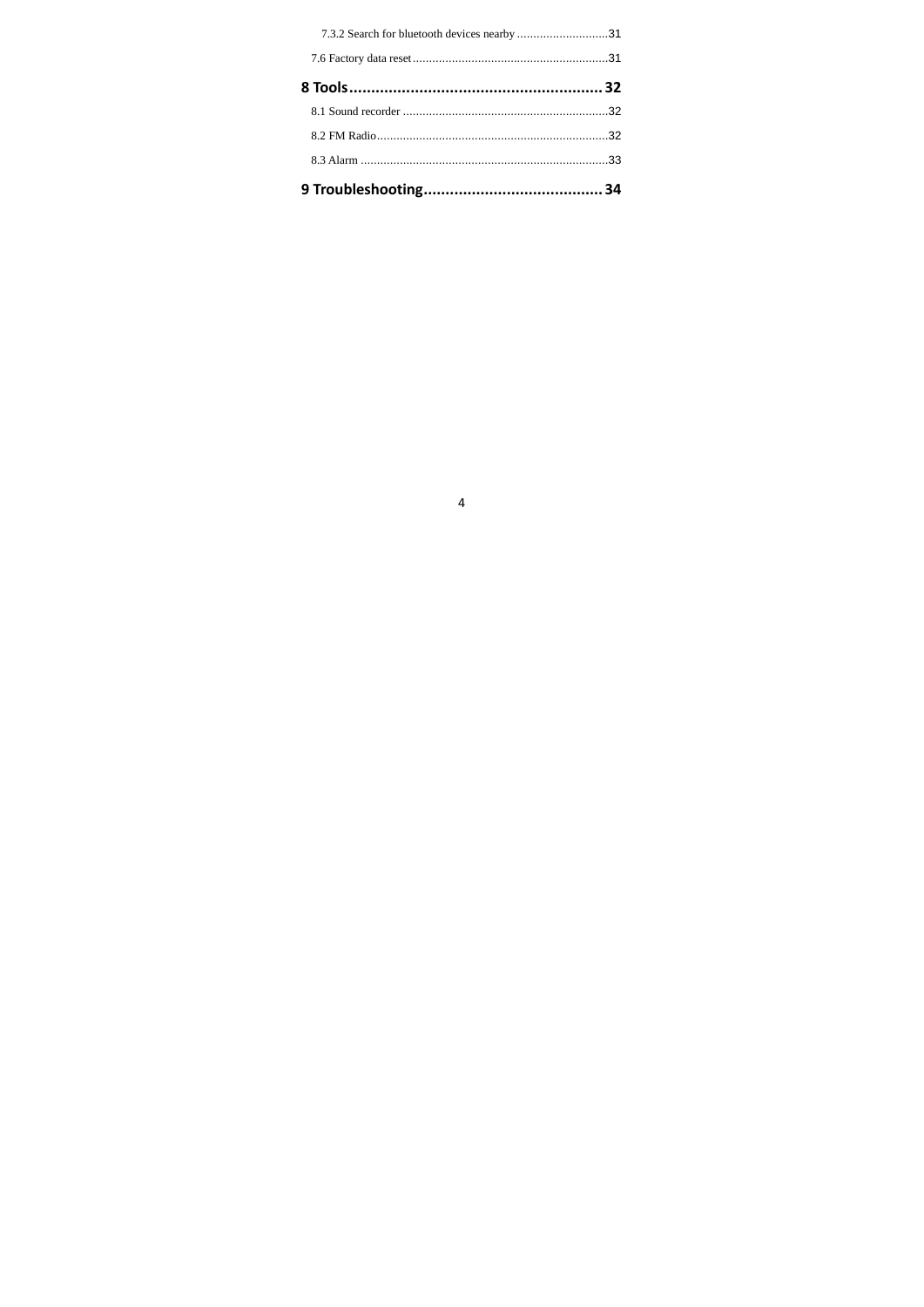## Safety and use

We recommend that you read this chapter carefully before using your phone. The

manufacturer disclaims any liability for damage, which may result as a consequence of

improper use or use contrary to the instructions contained herein.

#### **TRAFFIC SAFETY**

Given that studies show that using a mobile phone while driving a vehicle constitutes a real

risk, even when the hands-free kit is used (car kit,headset...), drivers are requested to refrain

from using their mobile when the vehicle is not parked. When driving, do not use your phone

and headphone to listen to music or to the radio. Using a headphone can be dangerous and

forbidden in some areas. When switched on, your phone emits electromagnetic waves that

can interfere with the vehicle's electronic systems such as ABS anti-lock brakes or airbags.

To ensure that there is no problem:

- do not place your phone on top of the dashboard or within an airbag deployment area.

- check with your car dealer or the car manufacturer to make sure that the dashboard is

adequately shielded from mobile phone RF energy.

## **CONDITIONS OF USE**

You are advised to switch off the telephone from time to time to optimise its performance

- Switch the phone off before boarding an aircraft.
- Switch the phone off when you are in health care facilities, except in designated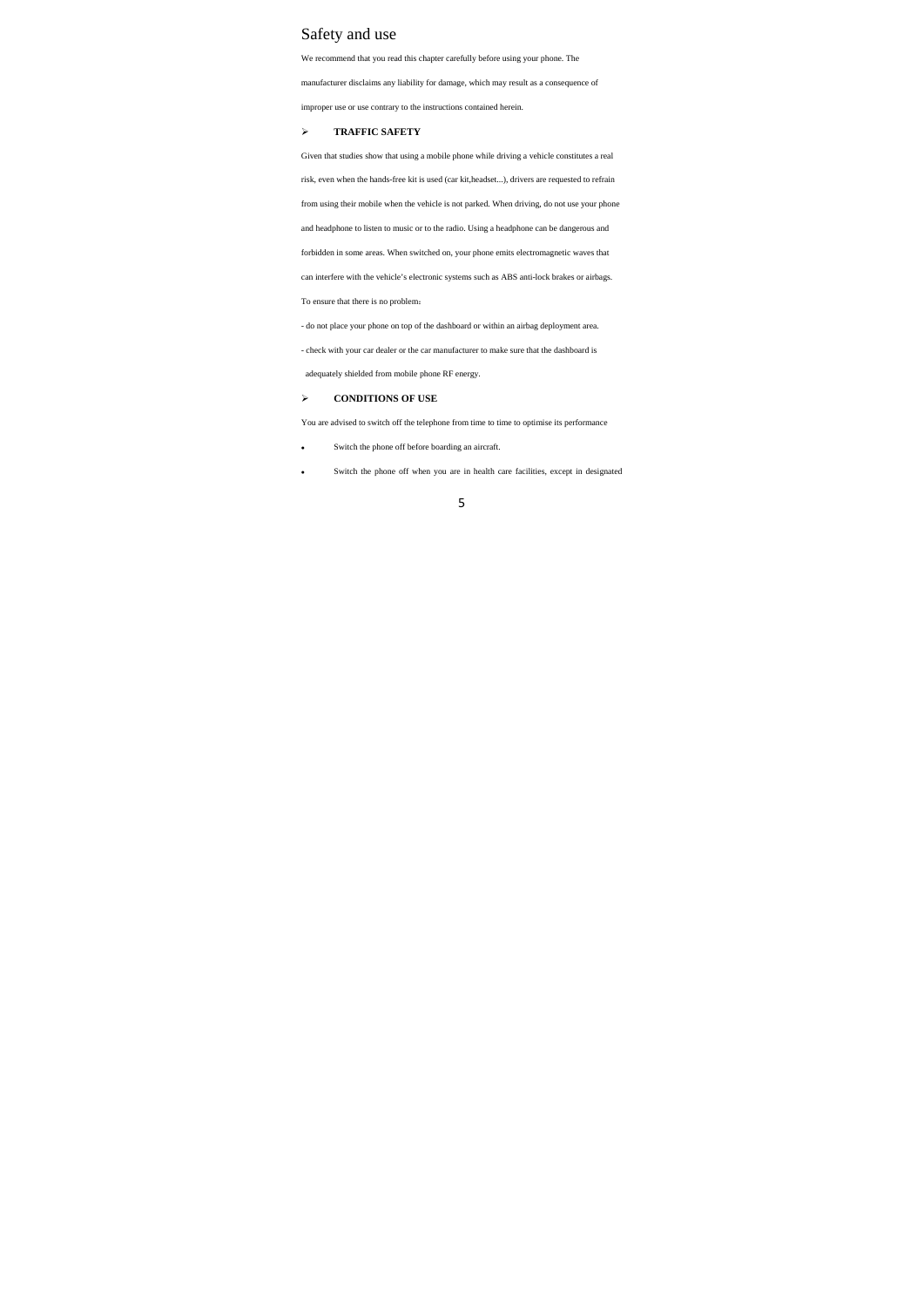areas. As with many other types of equipment now in regular use, mobile

telephones can interfere with other electrical or electronic devices, or equipment using radio frequency.

 When the phone is switched on, it should be kept at least 15cm from any medical device such as a pacemaker, a hearing aid or insulin pump, etc. In particular when using the phone, you should hold it against the ear on the opposite side to the device, if any.

- Switch the phone off when you are near gas or flammable liquids. Strictly obey all signs and instructions posted in a fuel depot, petrol station, or chemical plant, or in any potentially explosive atmosphere.
- To avoid hearing impairment, pick up the call before holding your phone to your ear. Also move the handset away from your ear while using the "hands-free" mode because the amplified volume might cause hearing damage..
- Do not let children use the phone and/or play with the telephone and accessories without supervision.
- Do not allow your phone to be exposed to adverse weather or environmental conditions (moisture, humidity, rain, infiltration of liquids, dust, sea air, etc). The manufacturer's recommended operating temperature range is -10°C to +55°C. At over 55°C the legibility of the phone's display may be impaired, though this is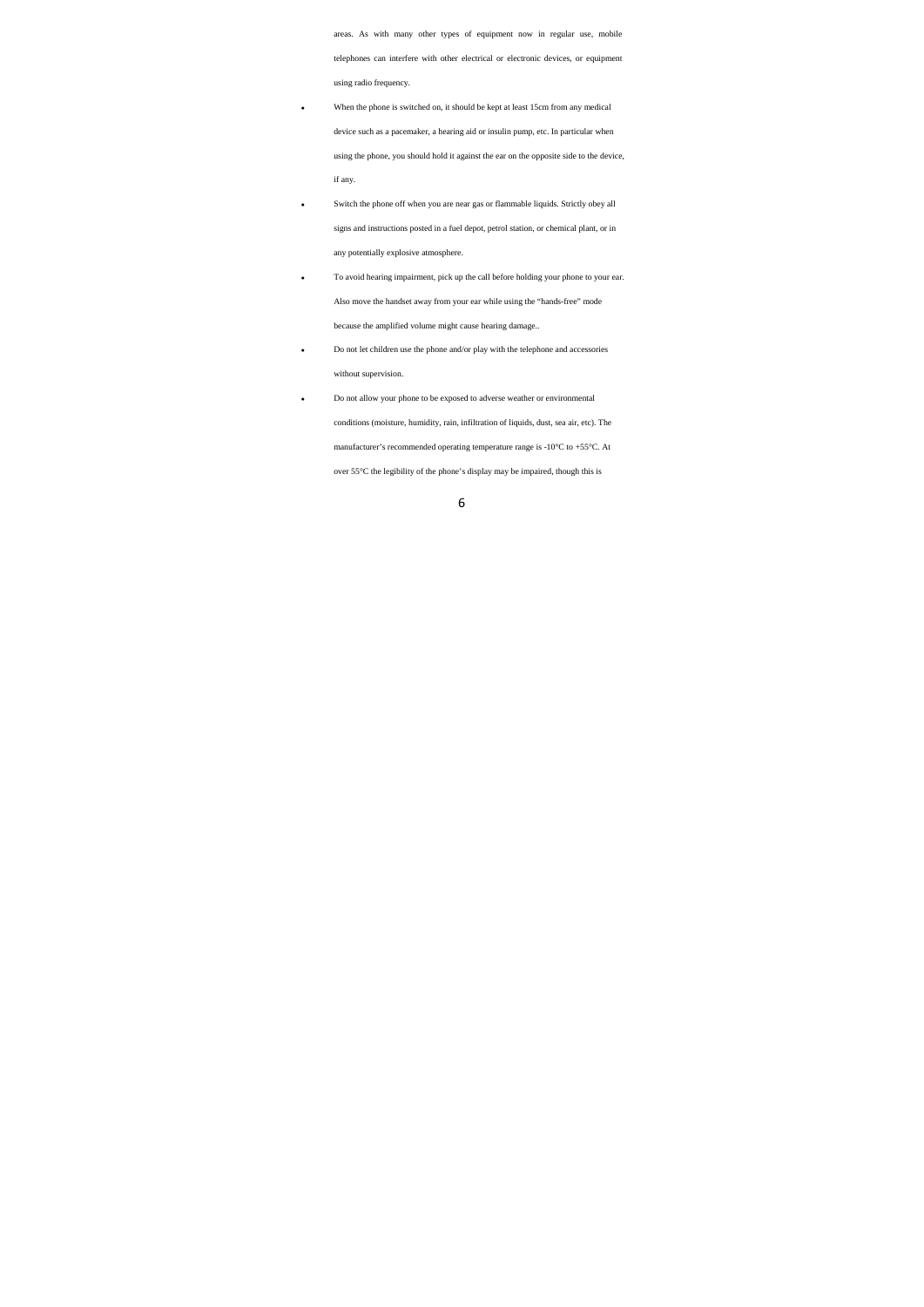#### temporary and not serious

Emergency call numbers may not be reachable on all cellular networks. You should

never rely only on your phone for emergency calls.

- Do not open, dismantle or attempt to repair your mobile phone yourself.
- Do not drop, throw or bend your mobile phone.
- Do not use the phone if the glass made screen, is damaged, cracked or broken to avoid any injury. Do not paint it.

Parents should monitor their children's use of video games or other features that incorporate

flashing lights on the phones. All persons should discontinue use and consult a doctor if any

of the following symptoms occur: convulsion, eye or muscle twitching, loss of awareness,

involuntary movements, or disorientation. To limit the likelihood of such symptoms, please

take the following safety precautions:

- Do not play or use a flashing-lights feature if you are tired or need sleep.

- Take a minimum of a 15-minute break hourly.

- Play in a room in which all lights are on.
- Play at the farthest distance possible from the screen.
- If your hands, wrists, or arms become tired or sore while playing, stop and rest for

several hours before playing again

- If you continue to have sore hands, wrists, or arms during or after playing, stop the game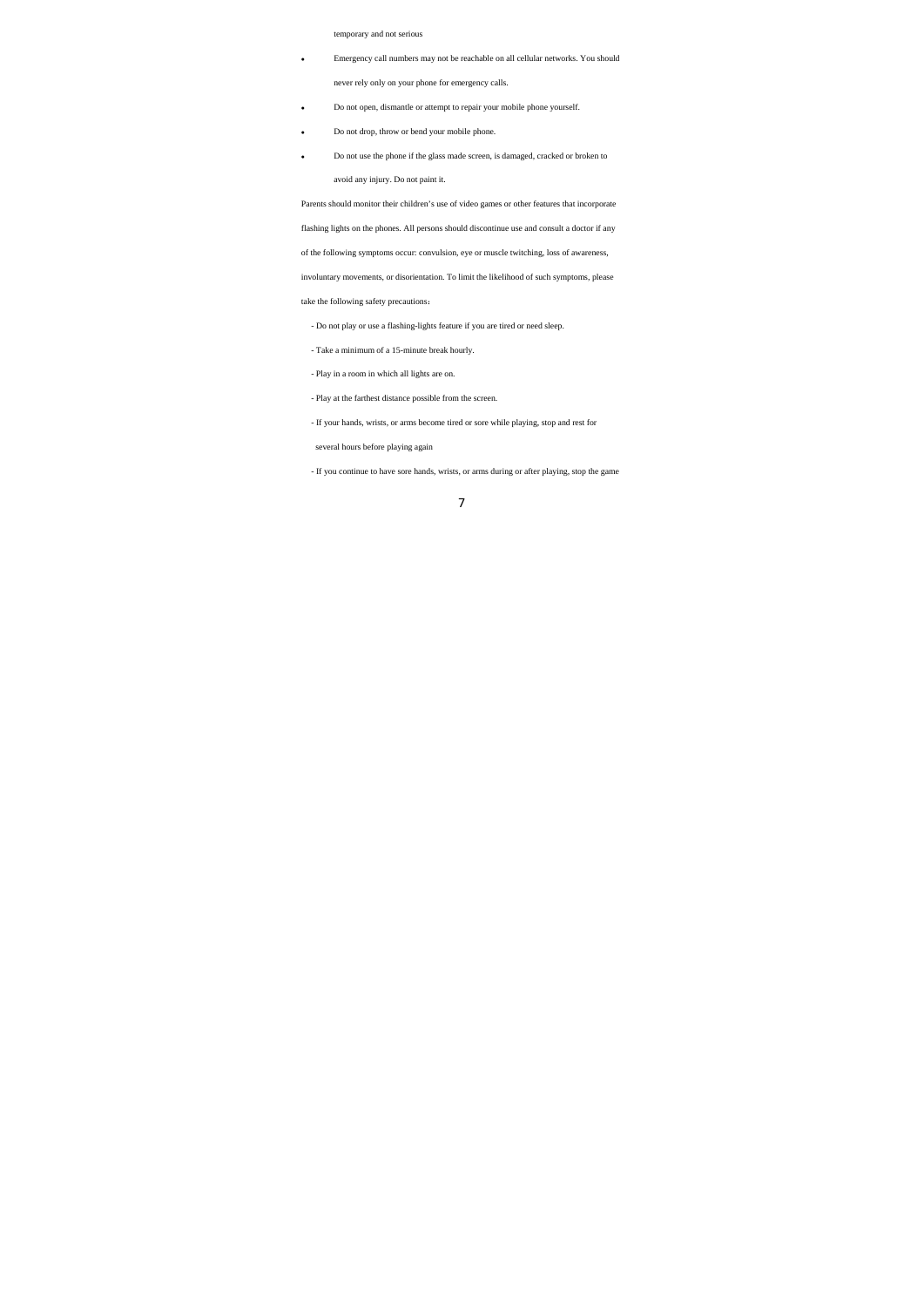#### and see a doctor

When you play games on your phone, you may experience occasional discomfort in your

hands, arms, shoulders, neck, or other parts of your body. Follow the instructions to avoid

problems such as tendinitis, carpal tunnel syndrome, or other musculoskeletal disorders.

**Prolonged exposure to music at full volume on the music player may damage the** 

listener's hearing. Set your phone volume safely.

## **BATTERY**

Before removing the battery from your phone, please make sure that the phone is switched

off. Observe the following precautions for battery use:

- Do not attempt to open the battery (due to the risk of toxic fumes and burns).

- Do not puncture, disassemble or cause a short-circuit in a battery.

- Do not burn or dispose of a used battery in household rubbish or store it at temperatures above 60°C.

Batteries must be disposed of in accordance with locally applicable environmental

regulations. Only use the battery for the purpose for which it was designed. Never use

damaged batteries or those not recommended by the manufacturers.



products must be taken to collection points at the end of their life:

-Municipal waste disposal centres with specific bins for these items of

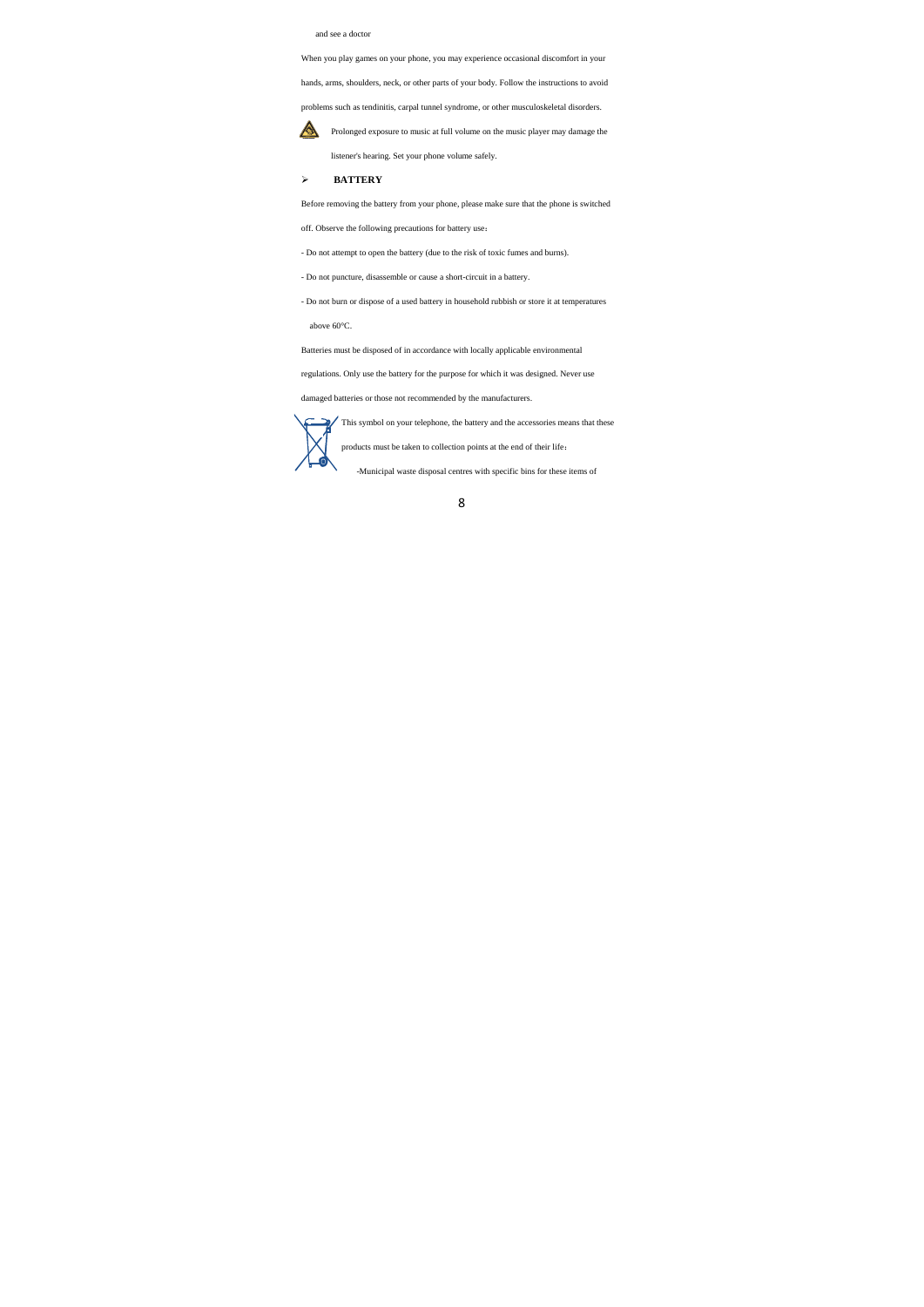#### equipment)

## -Collection bins at points of sale.

They will then be recycled, preventing substances being disposed of in the environment, so

that their components can be reused.

## **CHARGERS**

Mains powered chargers will operate within the temperature range of: 0°C to 40°C.<br>The  $\,$ 

chargers designed for your mobile phone meet with the standard for safety of information

technology equipment and office equipment use. Due to different applicable electrical

specifications, a charger you purchased in one jurisdiction may not work in another

jurisdiction. They should be used for this purpose only.

#### $>$  **SAR**

This product meets applicable national SAR limits of 2.0 W/kg. When carrying the product or

using it while worn on your body, either use an approved accessory such as a holster or

otherwise maintain a distance of 1.5 cm from the body to ensure compliance with RF

exposure requirements. Note that the product may be transmitting even if you are not making

a phone call.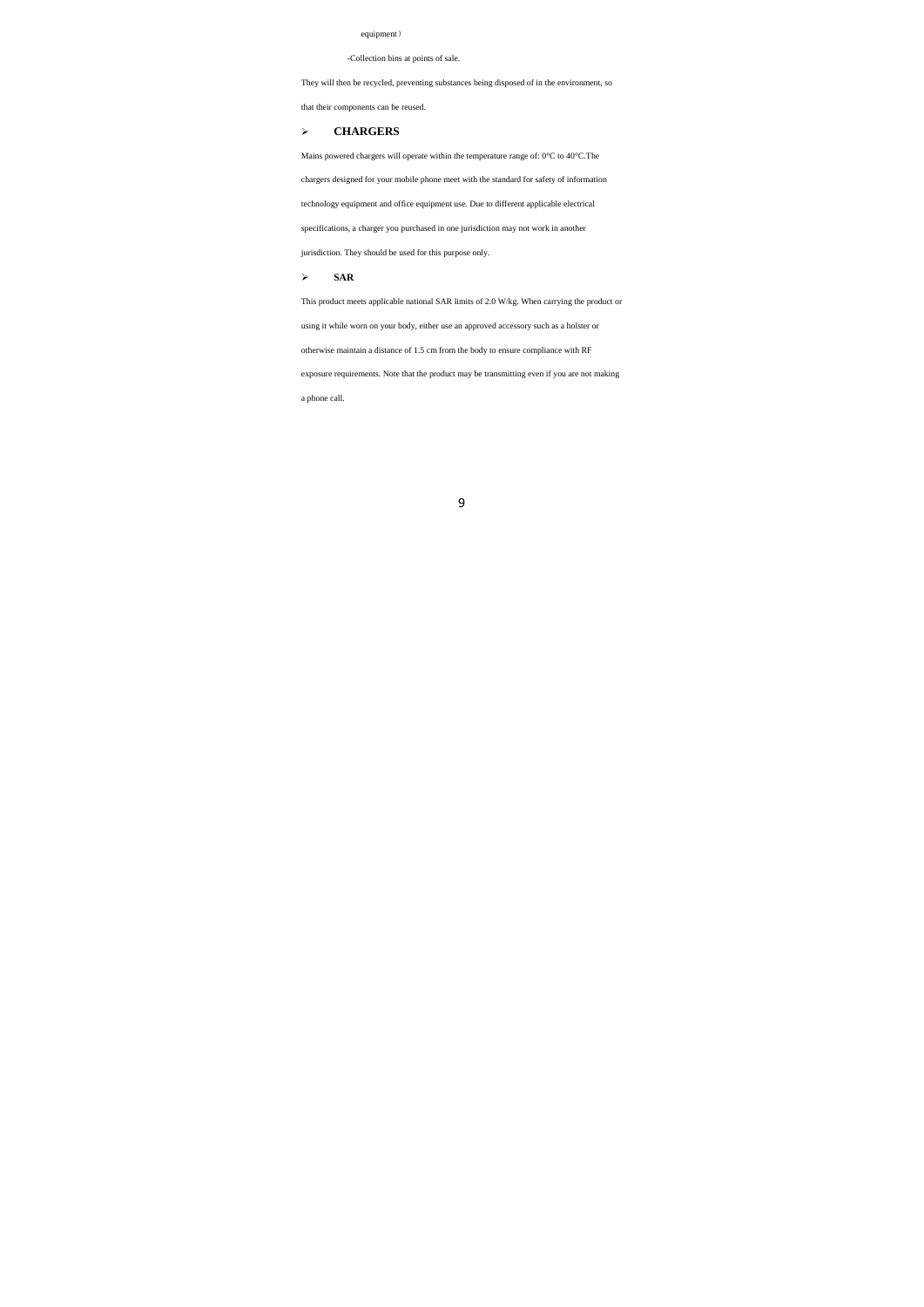# **1 Your mobile**

## 1.1Keys and connectors

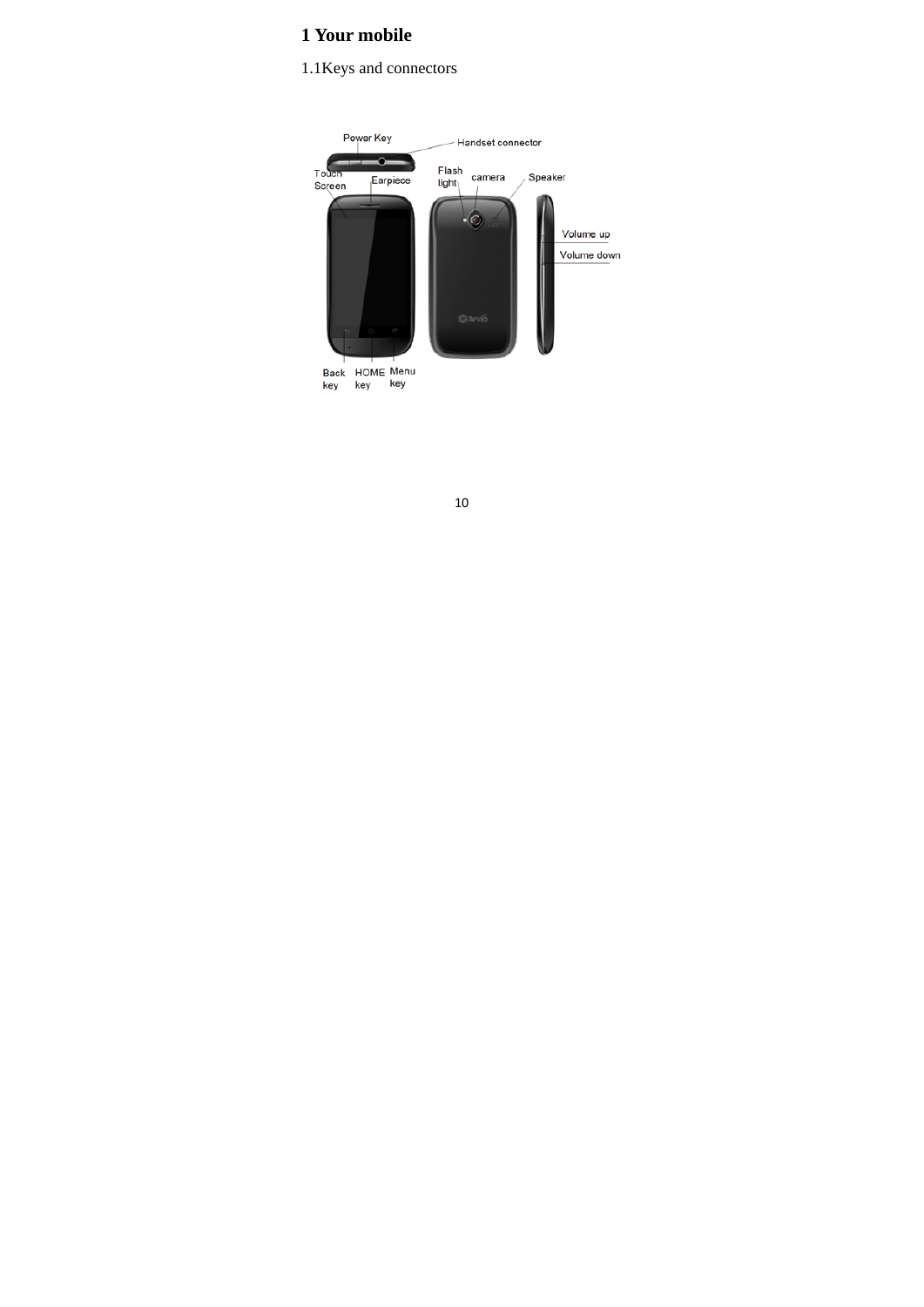| <b>Keys</b> | <b>Functions</b>                                                      |
|-------------|-----------------------------------------------------------------------|
| Power key   | Press: Lock the screen/Light up the screen.                           |
|             | Press and hold: Power on your phone or show the pop-up menu to        |
|             | select from Ringer mode/Airplane mode/Power off.                      |
| Menu key    | On Home screen press to quickly access <b>System settings</b> menu    |
|             | or <b>Manage apps</b> . On other screens, press to view options list. |
| Home key    | While on any application or screen, touch to return to the            |
|             | Home screen.                                                          |
| Back key    | Touch to go back to the previous screen, or to close a dialog         |
|             | box, options menu, the notification panel, etc                        |
| Volume key  | Under call mode, adjust the earpiece or headset volume. In            |
|             | Music/Video/Streaming mode, adjust the media volume. In               |
|             | general mode, adjust the ring tone volume mute the ringtone of        |
|             | an incoming call.                                                     |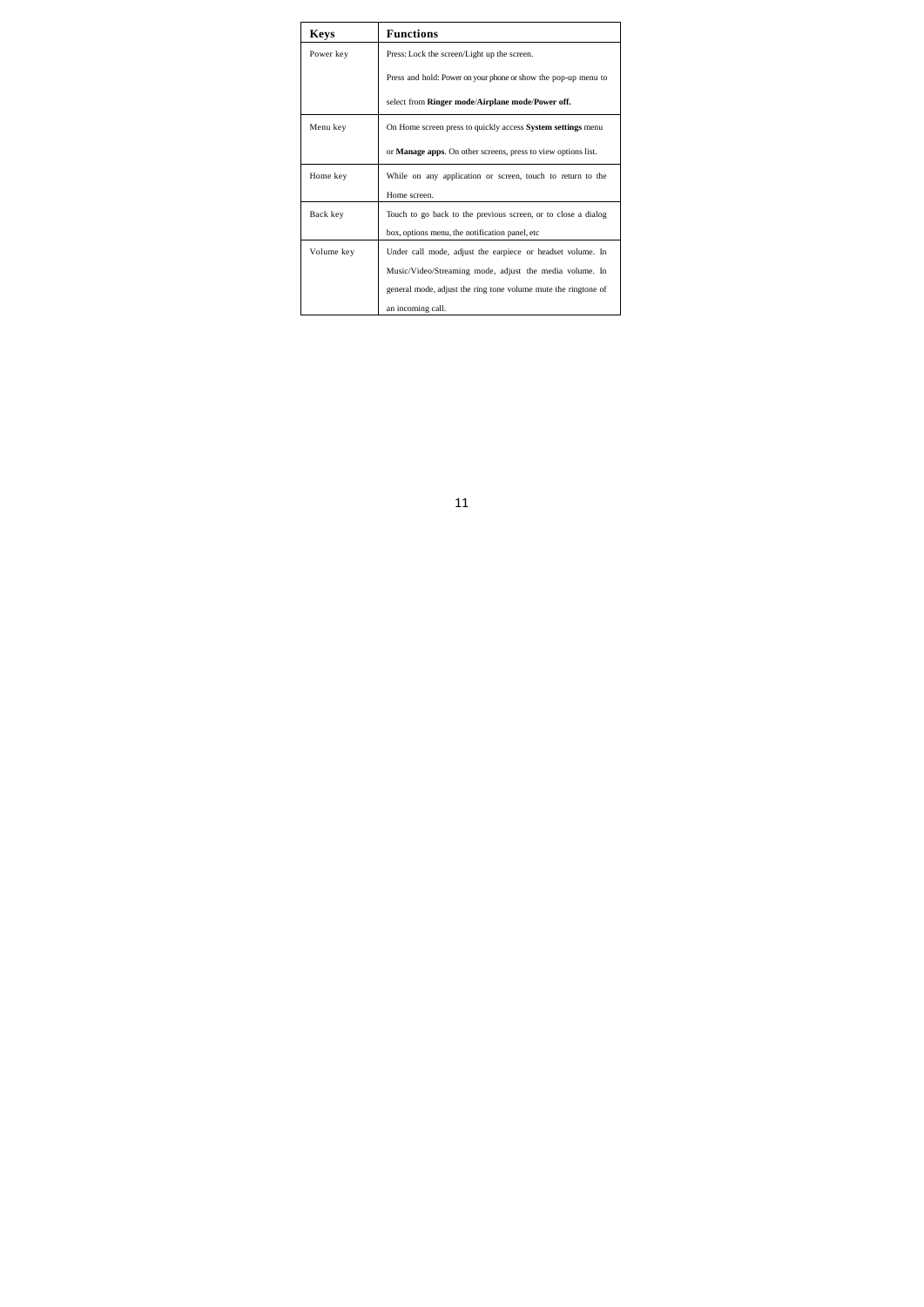## 1.2 Status bar

From status bar, you can view both phone status (to the right side) and notification

information (to the left side). When the status bar is full, "  $\overline{\hspace{0.1cm} }^{+}$  " icon will appear

## **Status icons**

|                  | Signal strength                  |
|------------------|----------------------------------|
| S                | <b>GPRS</b> connected            |
| 94               | GPRS in use                      |
| 5d               | <b>EDGE</b> connected            |
| $E_{\text{eff}}$ | EDGE in use                      |
| н,               | HSPA (3G+) connected             |
| 盟                | HSPA $(3G+)$ in use              |
|                  | Connected to a Wi-Fi network     |
| \$               | Bluetooth is on                  |
| 3                | Connected to a Bluetooth device  |
| ৰ                | Airplane mode                    |
| Ï                | Alarm is set                     |
|                  | GPS is on                        |
|                  | Receiving location data from GPS |
|                  | Speakerphone is on               |
|                  | No signal                        |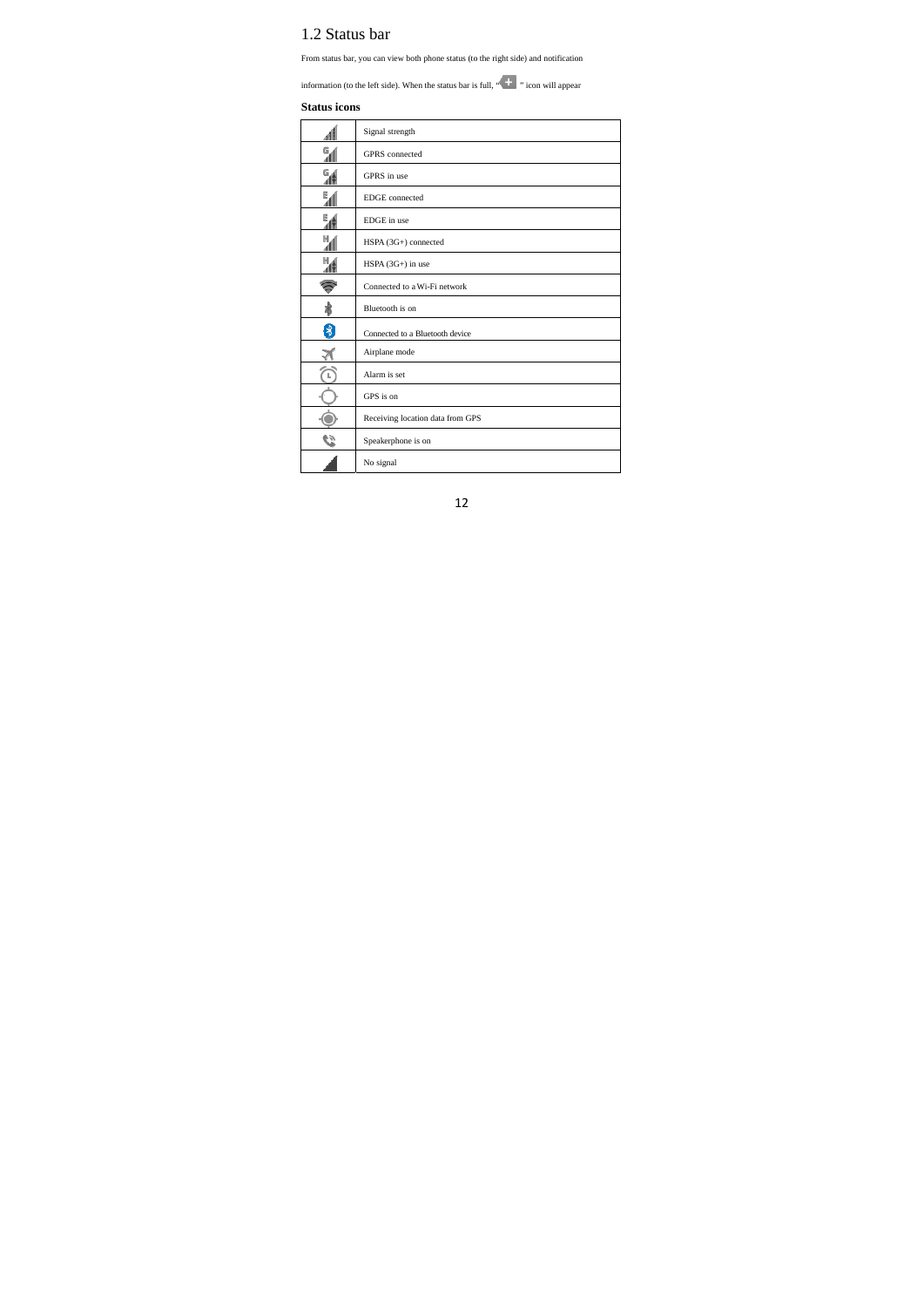|     | Vibrate mode                 |
|-----|------------------------------|
|     | Ringer is silenced           |
|     | Phone microphone is mute     |
| o   | No charge in battery         |
| 5   | Battery is very low          |
| 60  | Battery is partially drained |
| 100 | Battery is full              |
|     | Battery is charging          |
| HS  | Headset connected            |

**Notification icons**

|   | New text or multimedia message   |
|---|----------------------------------|
| D | Problem with SMS or MMS delivery |
| ï | Upcoming event                   |
|   | Data is synchronizing            |
|   | Data synchronizing is fail       |
| ÷ | More notifications are hidden    |
|   | Song is playing                  |
| Ÿ | USB tethering is on              |
| ξ | Portable Wi-Fi hotspot           |
|   | Call in progress                 |
|   | Missed call                      |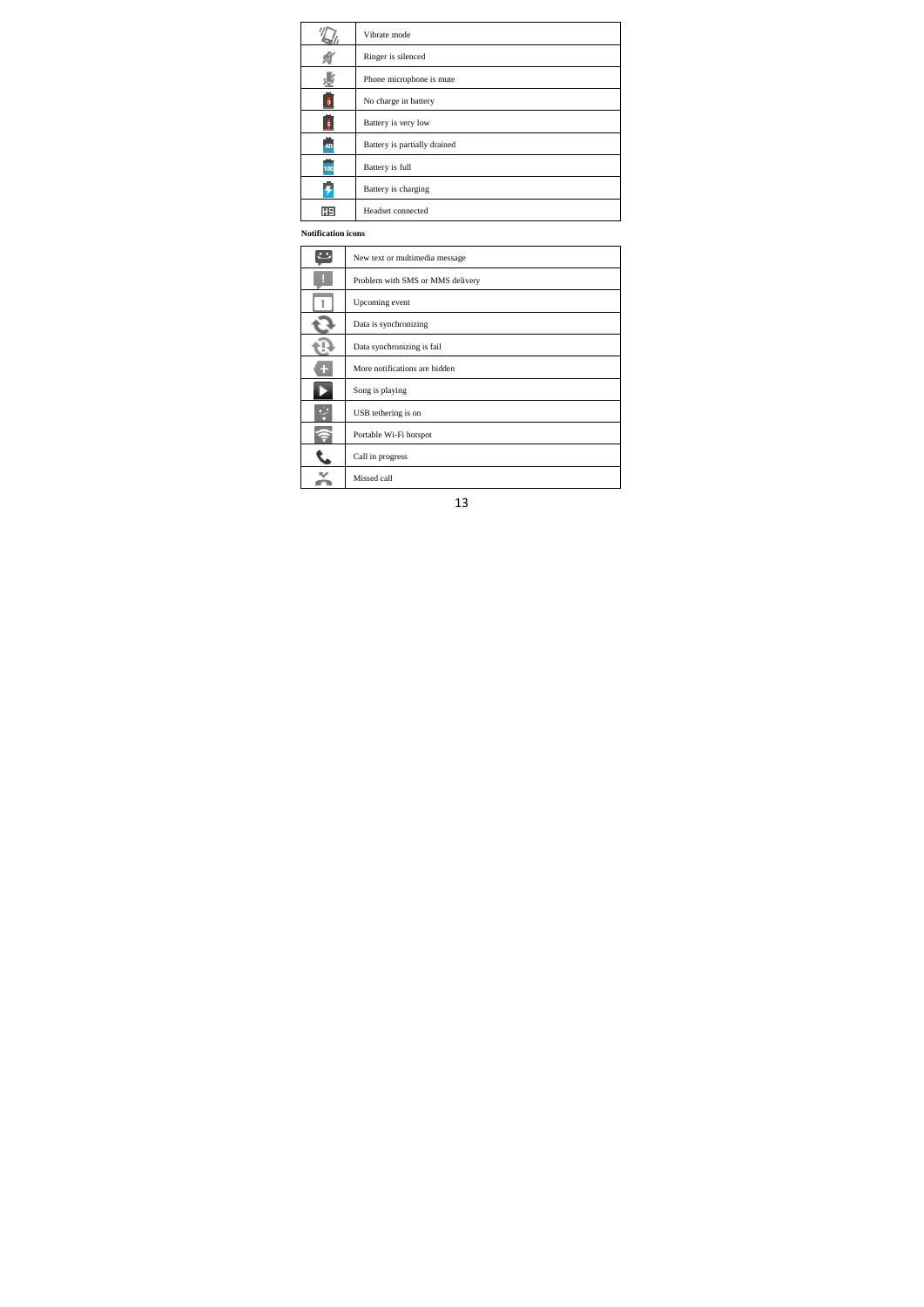| Call on hold           |
|------------------------|
| Call forwarding is on  |
| Uploading data         |
| Downloading data       |
| An open Wi-Fi network  |
| Phone is connected via |
| Radio is on            |
|                        |

**Notification panel** Touch and drag down the Status bar to open the notification panel. Touch

and drag up to close it. From the Notification panel, you can open items and other reminders

indicated by notification icons or view wireless service information.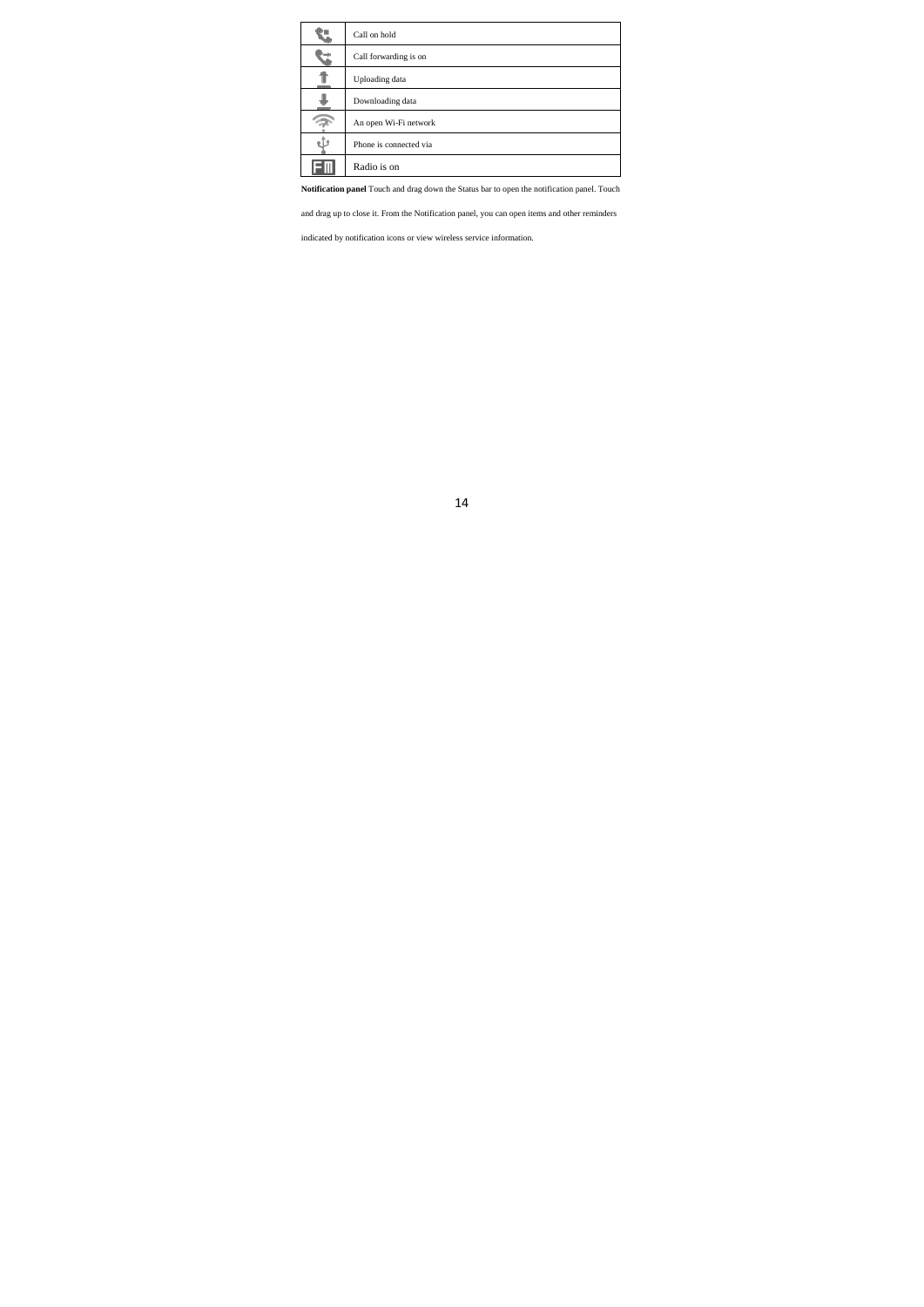# 1.3 Getting started

**1.3.1** Set-up

**Removing or installing the back cover** 



## **Inserting or removing the SIM card**

You must insert your SIM card to make phone calls. Please power off your phone and

remove battery before inserting or removing the SIM card.



To install, place the SIM card with SIM chip facing downwards and slide it into the slot.

Make sure that it is correctly inserted. To remove the card, press and slide it out.

## **Installing or removing the battery**

Please power off your phone before removing the battery.

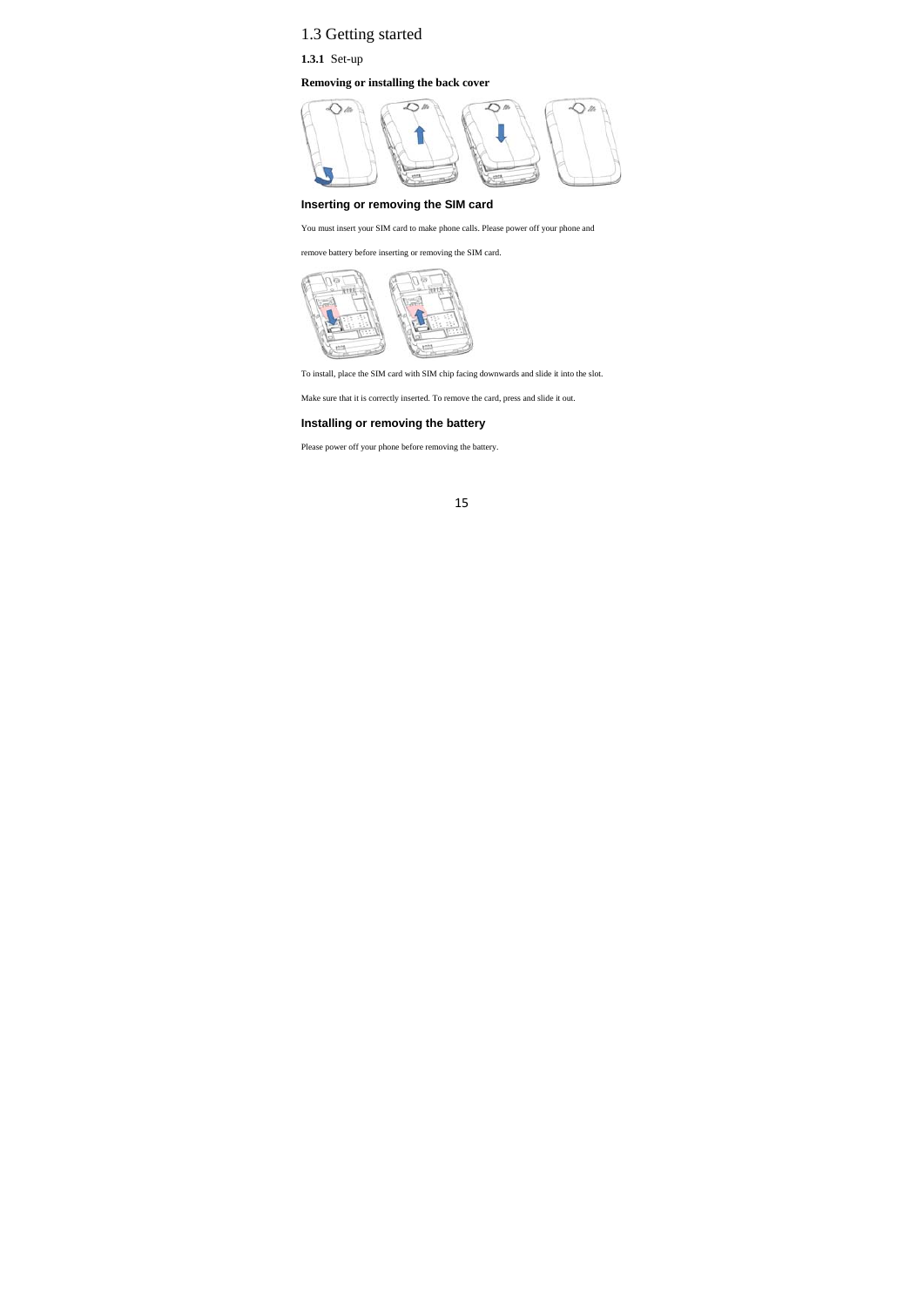

• Insert and click the battery into place, then close the phone cover.

• Unclip the cover, then remove the battery.

## **Installing and removing the microSD card**

To release the microSD card holder, slide it in the direction of the arrow and lift it. Then

insert the microSD card with the golden contact downward. Finally, turn down the microSD

holder and slide it in the opposite direction to lock it.



## **Charging the battery**

 $\circledcirc$  $\overline{z}$ 

Connect the battery charger to your phone, then the screen will light.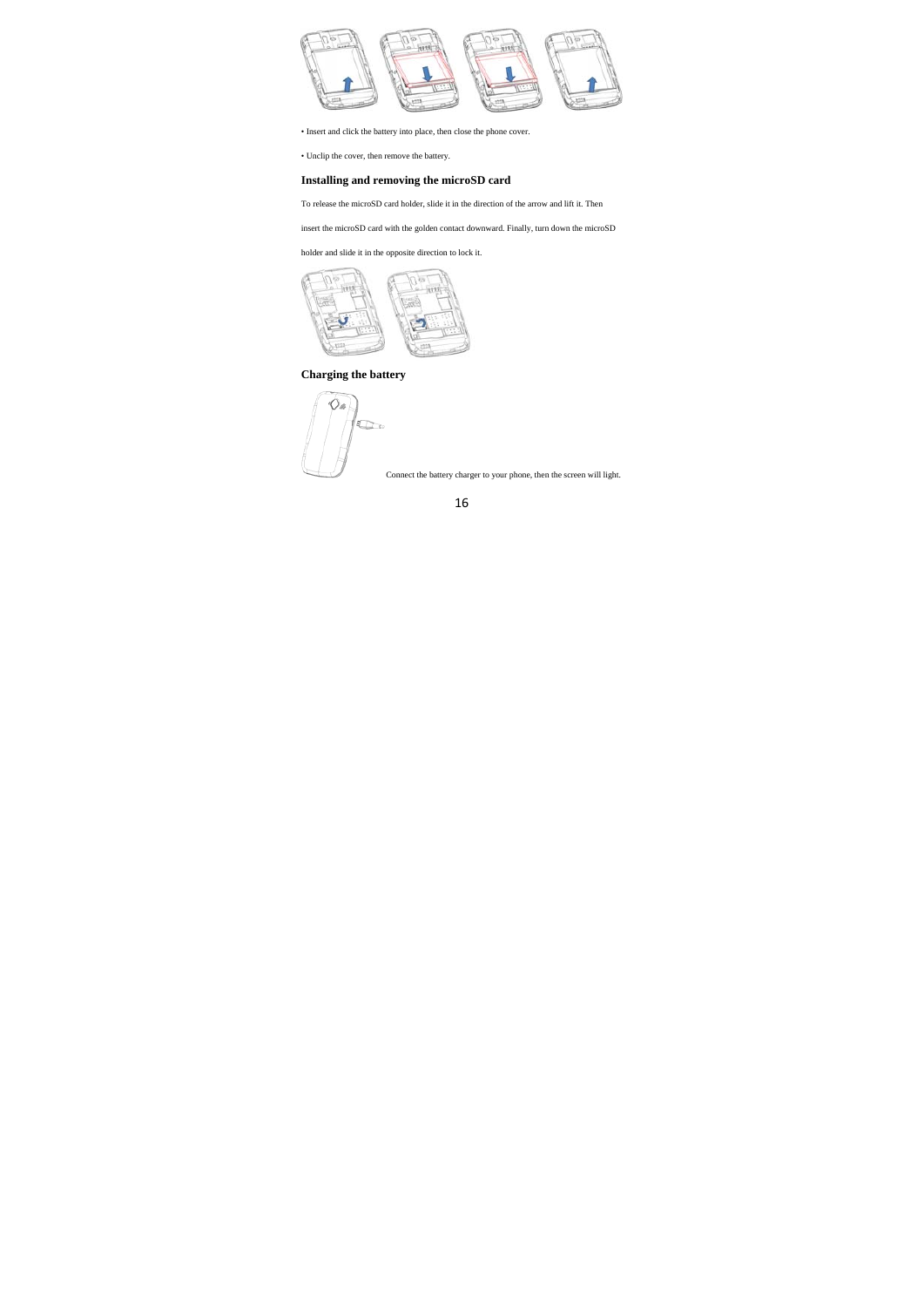

The charging status bar will not float if your battery is extendly consumed. To

reduce power consumption and energy waste, when battery is fully charged,

disconnect your charger from the plug; switch off Wi-Fi, GPS, Bluetooth or

background-running applications when not in use; reduce the backlight time, etc.

## **1.3.2 Power on your phone**

Hold down the **Power** key until the phone powers on. It will take some seconds before the

screen lights up.

## **1.3.3 Power off your phone**

Hold down the **Power** key from the Home screen until the Phone options appear, select

**Power off**, and touch **OK** to confirm.

## 1.4 Home screen

You can bring all the items (applications, shortcuts, folders and widgets) you love or use

most frequently to your Home screen for quick access. Touch the **Home** key to switch to

Home screen.

Home screen is provided in an extended format to allow more space for adding applications,

shortcuts etc. Slide the Home screen horizontally left and right to get a complete view of the

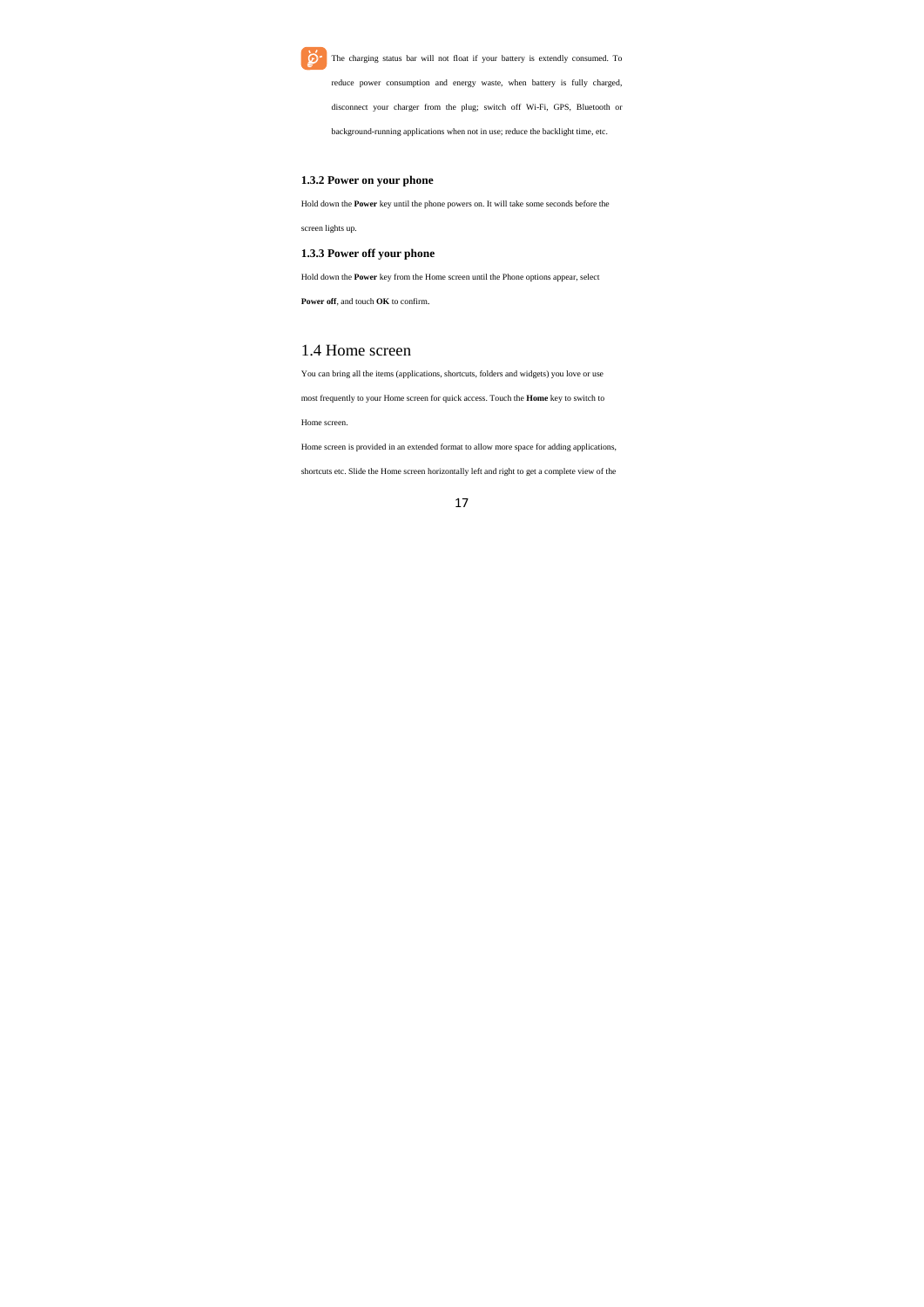Home screen. Blue line at the lower left and right of the screen indicate which screen you are

viewing.

**1.4.1 Using the touchscreen** 

Touch **b** 

To access an application, touch it with your finger.

Touch and hold **A** 

Touch and hold the home screen to access the available options for setting the wallpaper

**Drag** 

Place your finger on any item to drag it to another location.

**Slide/Swipe** 

Slide the screen to scroll up and down the applications, images, web pages… at your

convenience.

 $rac{1}{\sqrt[3]{2}}$ **Flick** 

Similar to swiping, but flicking makes it move quicker.

**Pinch/Spread** 

Place your fingers of one hand on the screen surface and draw them apart or together to scale

an element on the screen.

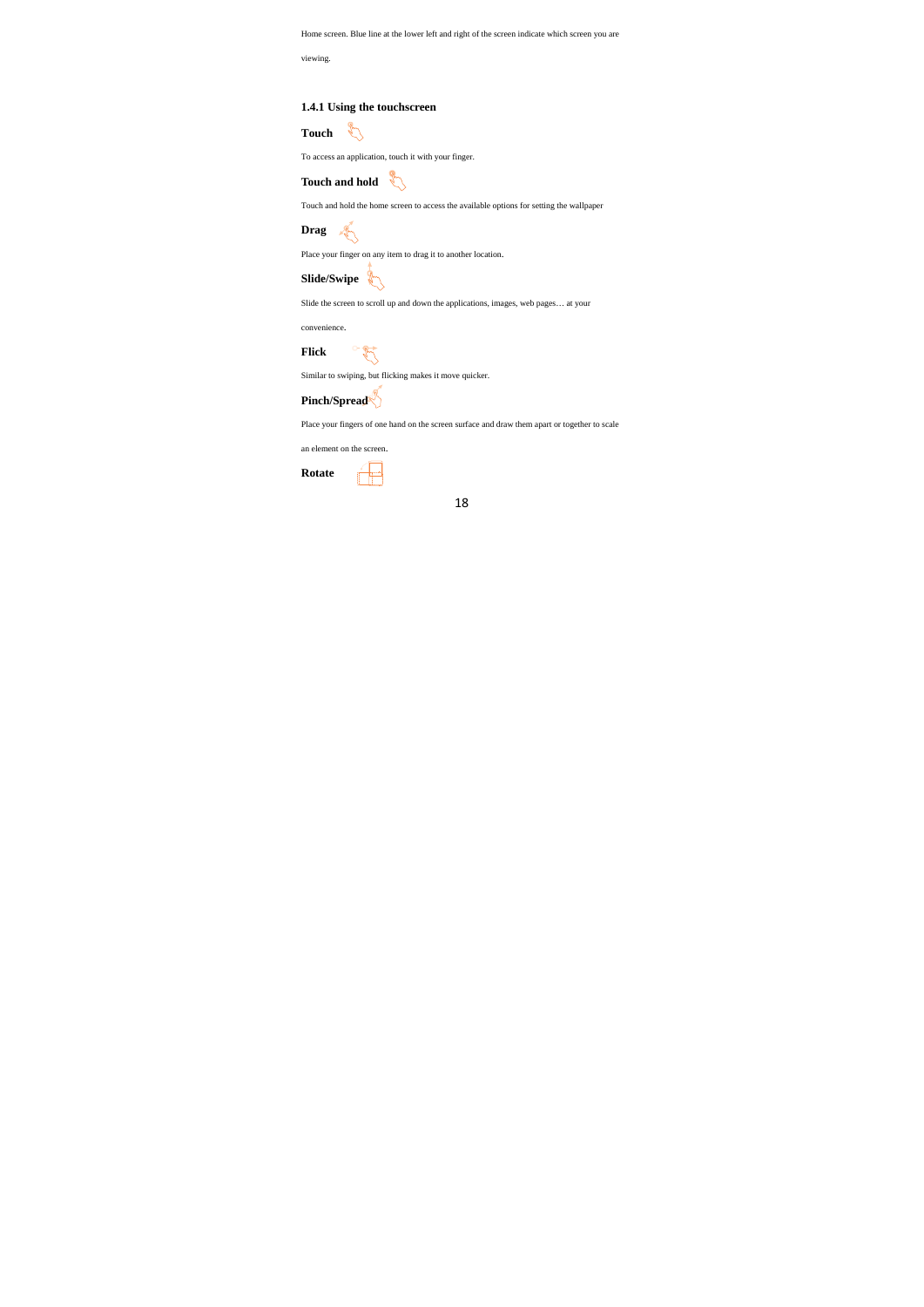Automatically change the screen orientation from portrait to landscape by turning the phone

sideways to have a better view.

## **1.4.2 Personalize your Home screen**

## **Add**

Touch the application tab, touch and hold an application or a widget to active the Move mode,

and drag the item to any Home screen as you prefer.

## **Reposition**

Touch and hold the item to be repositioned to activate the Move mode, drag the item to the

desired position and then release. You can move items both on the Home screen and the

Favorite tray. Hold the icon on the left or right edge of the screen to drag the item to another

Home screen.

## **Remove**

Touch and hold the item to be removed to activate the Move mode, drag the item up to the

top of **Remove** icon, and release after the item turns red.

## **Wallpaper customization**

Touch and hold an empty area or touch **Menu**, then touch **Wallpaper** on the Home screen to

customize wallpaper.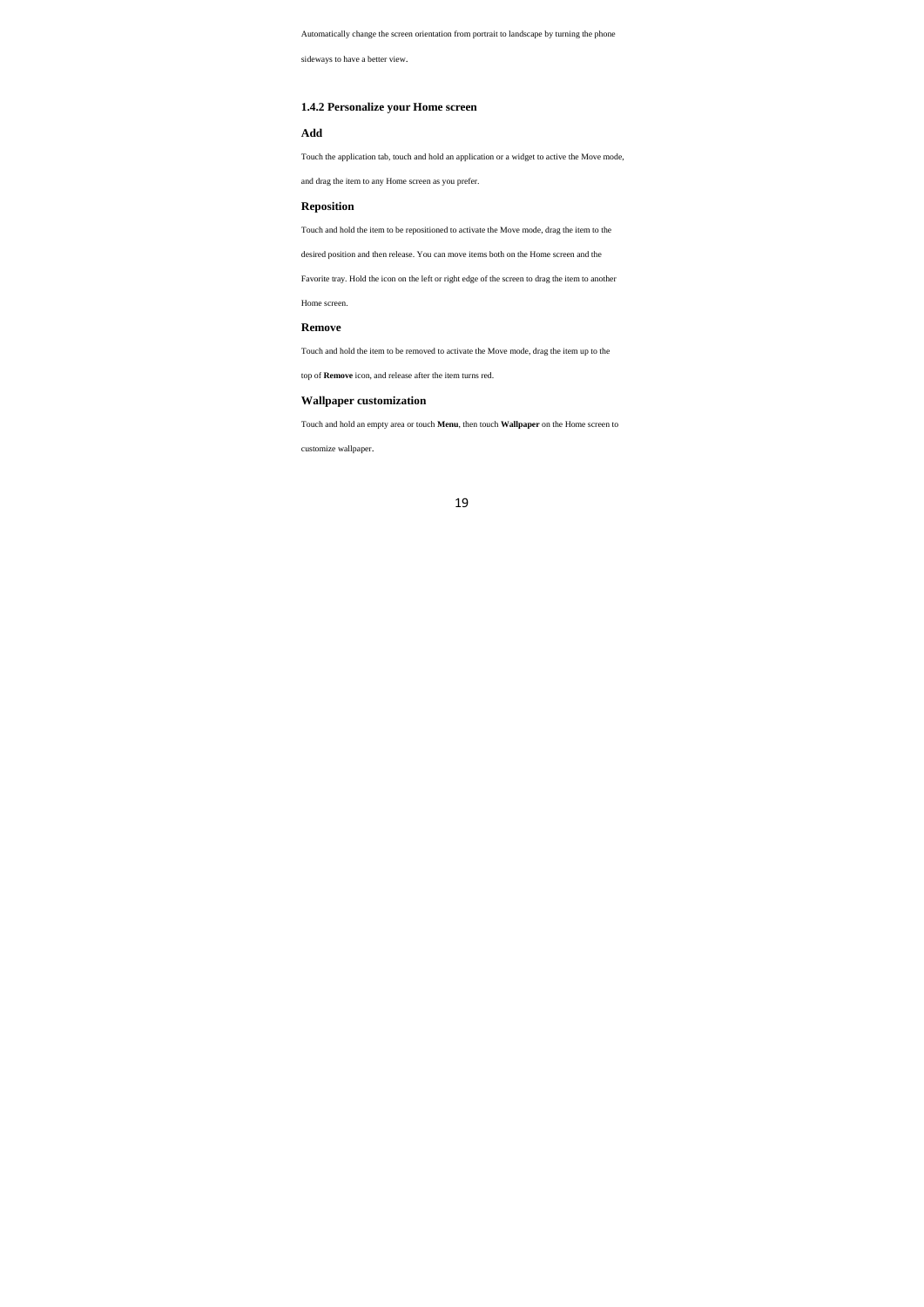## **1.4.3 Search bar**

The phone provides a Search function which can be used to locate information within

applications, the phone or the web.

## **1.4.4 Application tab**

Touch **From** from the Home screen to enter applications list. To return to the Home screen, touch the **Home** key.

## **1.4.5 Volume adjustmen**t

You can set ringer, media and phone ringtone volume to your preference by pressing **Volume** 

**up/down** key.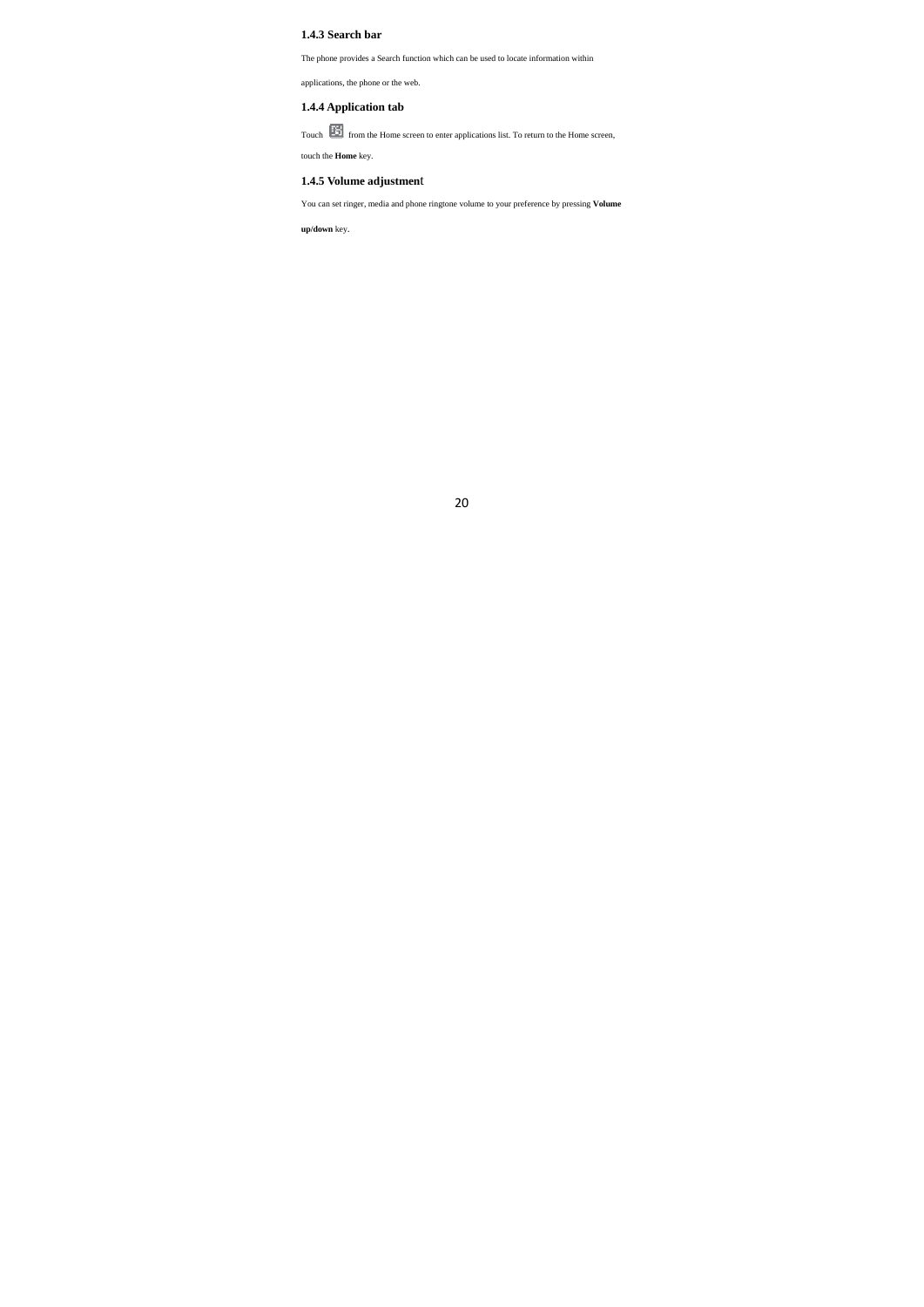# **2 Text input**

## 2.1 Using Onscreen Keyboard

## **Onscreen Keyboard settings**

Onscreen keyboard will auto appear when text input. Touch the setting icon and select

**System settings\Language&input**, a series of settings are available for your selection.

## **Adjust the Onscreen Keyboard orientation**

Turn the phone sideways or upright to adjust the Onscreen Keyboard orientation. You can

freeze the orientation by changing the settings(Touch **Settings\Display\Auto-rotate screen**)

## 2.2 Text editing

• Touch and hold or double-tap within the text you would like to edit.

• Drag the tap to change the high-lighted selection.

• Following options will show: **Select all/ Cut** / **Copy** / **Paste**.

Touch the icon or touch the blank to go back without any action.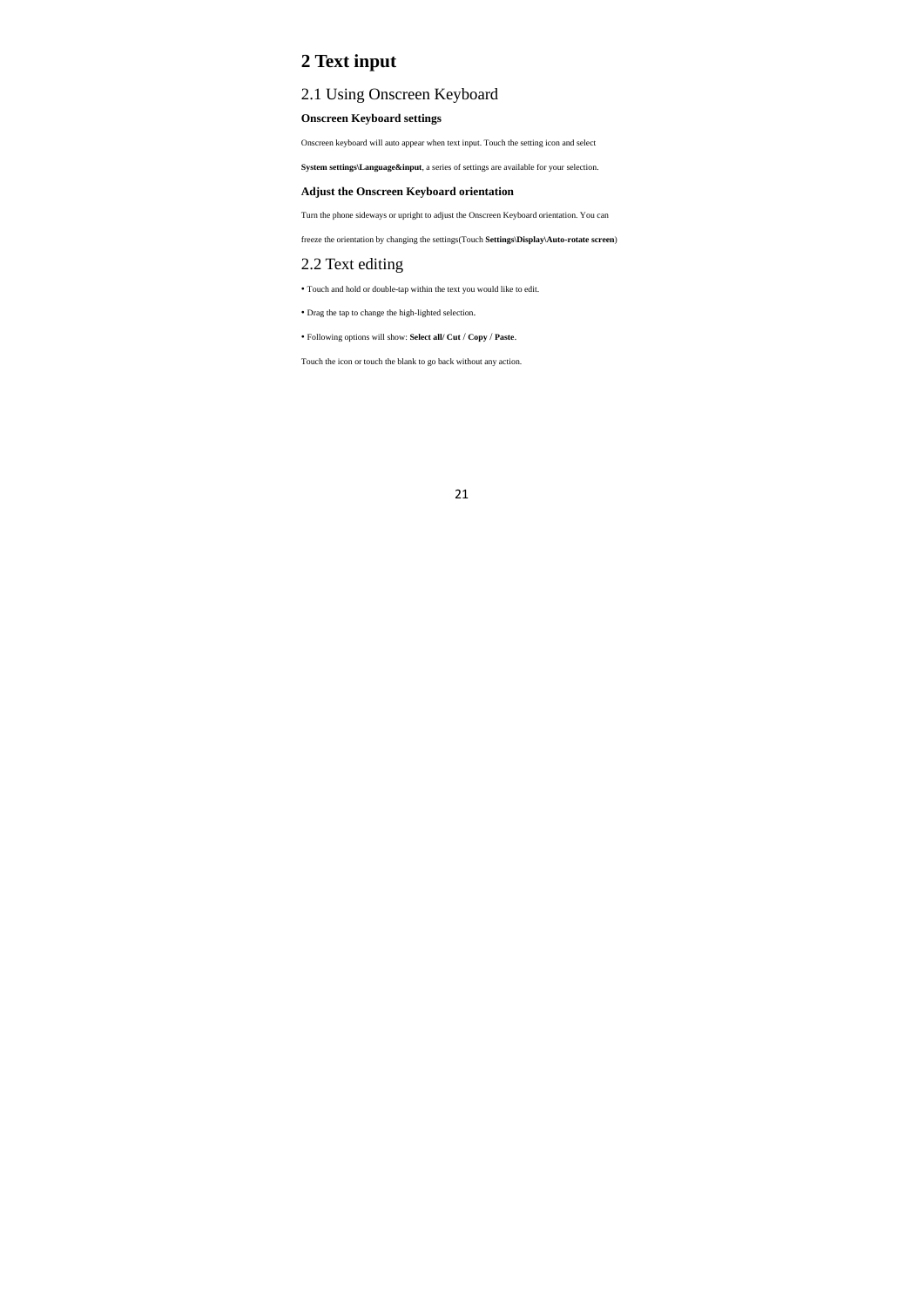# **3 Phone call**

## 3.1 Placing a call

You can easily launch a call using. You can easily launch a call using **Phone.** Touch

Application tab from the Home screen and select **Phone**. Enter the desired number from the

keyboard directly or select a contact from **Contacts** or **Call log** by sliding or touching tabs,

then touch to place the call.

The number you entered can be saved to Contacts by touching the **Menu** key and touching

**Add to Contacts.** If you make a mistake, you can delete the incorrect digits by touching

 $\overline{\mathbf{r}}$ 

To hang up a call, touch

## 3.2 Speed dial settings

You can access this setting screen by touching **Menu** key and **Speed Dail Settings** on Dial

screen, then select contacts to define 2-9 screen keys as a speed dialer.

## 3.4 Answering or rejecting a call

When you receive a call, touch the icon  $\bigodot$ .

• Slide the icon rightward to answer;

• Slide the icon leftward to reject;

• Slide the icon upward to reject the call by sending a preset message.

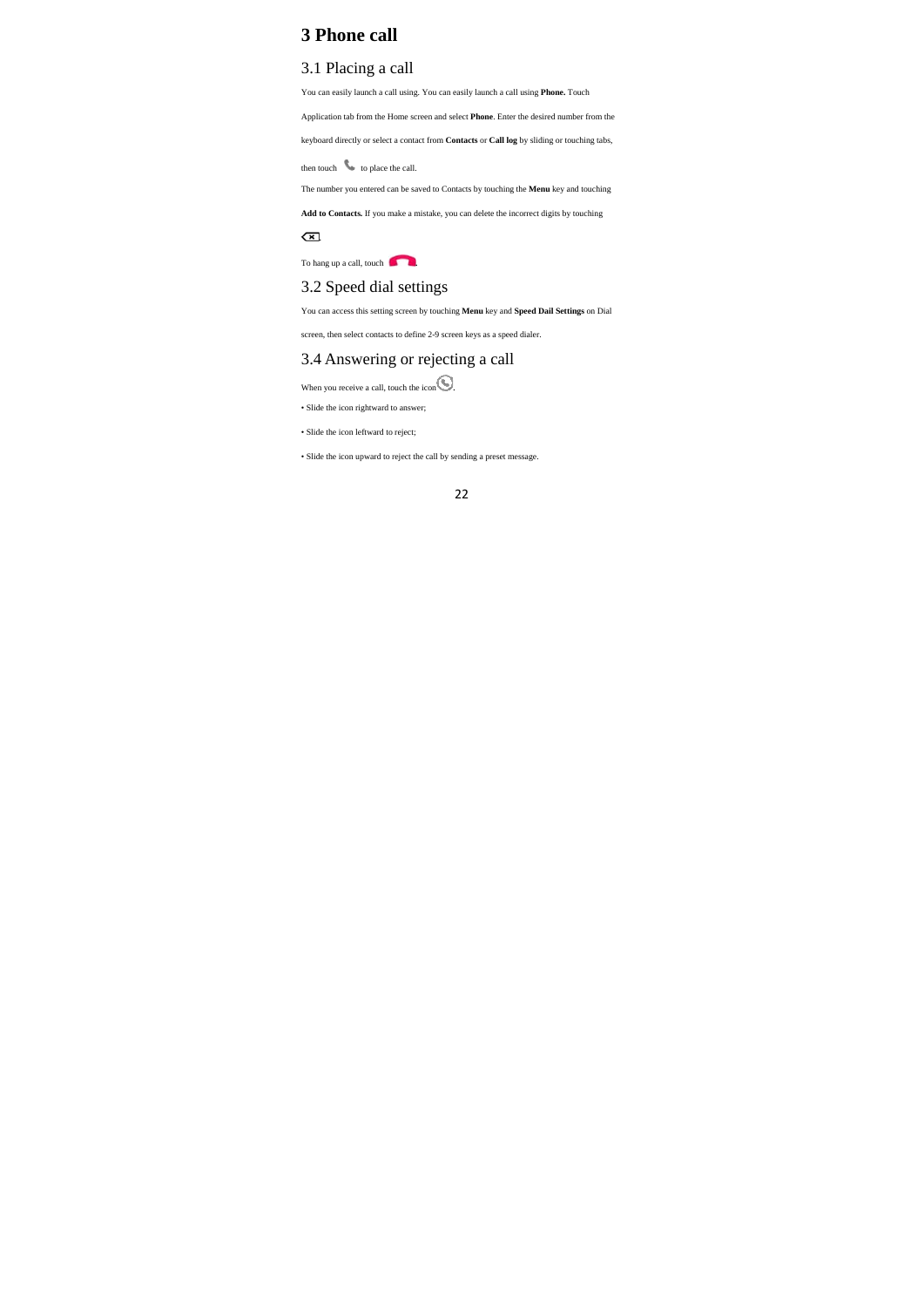To mute the ringtone volume of an incoming call, press the **Volume up/down** key.

## 3.5 Consulting your call memory

You can access your call memory by touching from the Dial screen to view call history in

categories of Incoming calls, Outgoing calls, and Missed calls.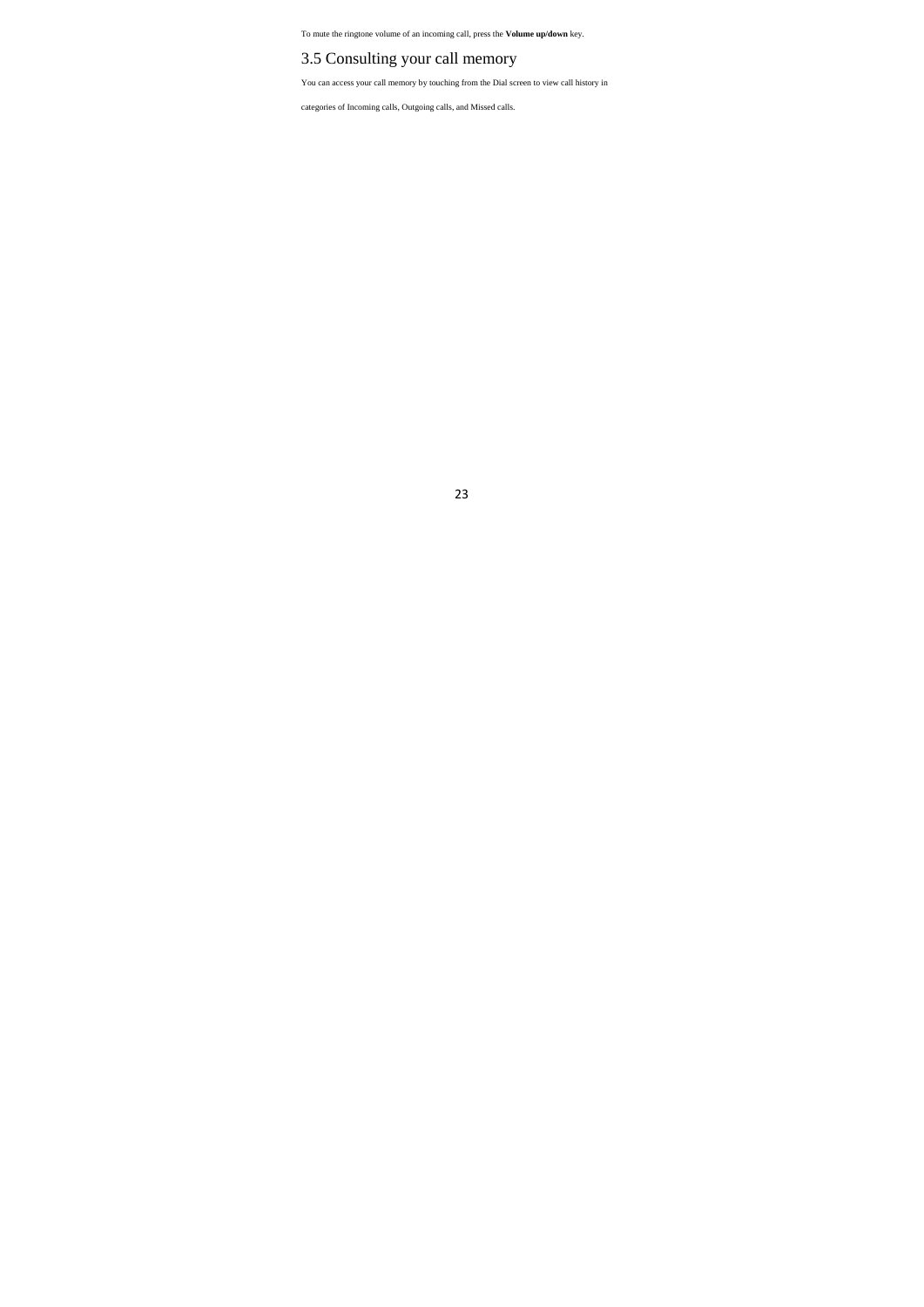# **4 Messaging**

You can create, edit and receive SMS and MMS with this phone.To access this feature, touch

Application tab from the Home screen,then select **Messaging**.

All messages you receive or send out can only be saved in phone memory. To consult

messages stored in SIM card, touch **Menu** key from Messaging screen, then touch

**Settings\Manage SIM message**

## **Write message**

On message list screen, touch the new message icon to write text/multimedia messages

## **Sending a text message**

Enter the mobile phone number of the recipient on **To** bar or touch to add recipients, touch

**Type message** bar to enter the text of the message. When finished, touch to send the

text message.

An SMS of more than 160 characters will be charged as several SMS. Specific letters

will also increase the size of the SMS, this may cause multiple SMS to be sent to your recipient.

## **Sending a multimedia message**

MMS enables you to send video clips, images, photos, animations, slides and sounds to other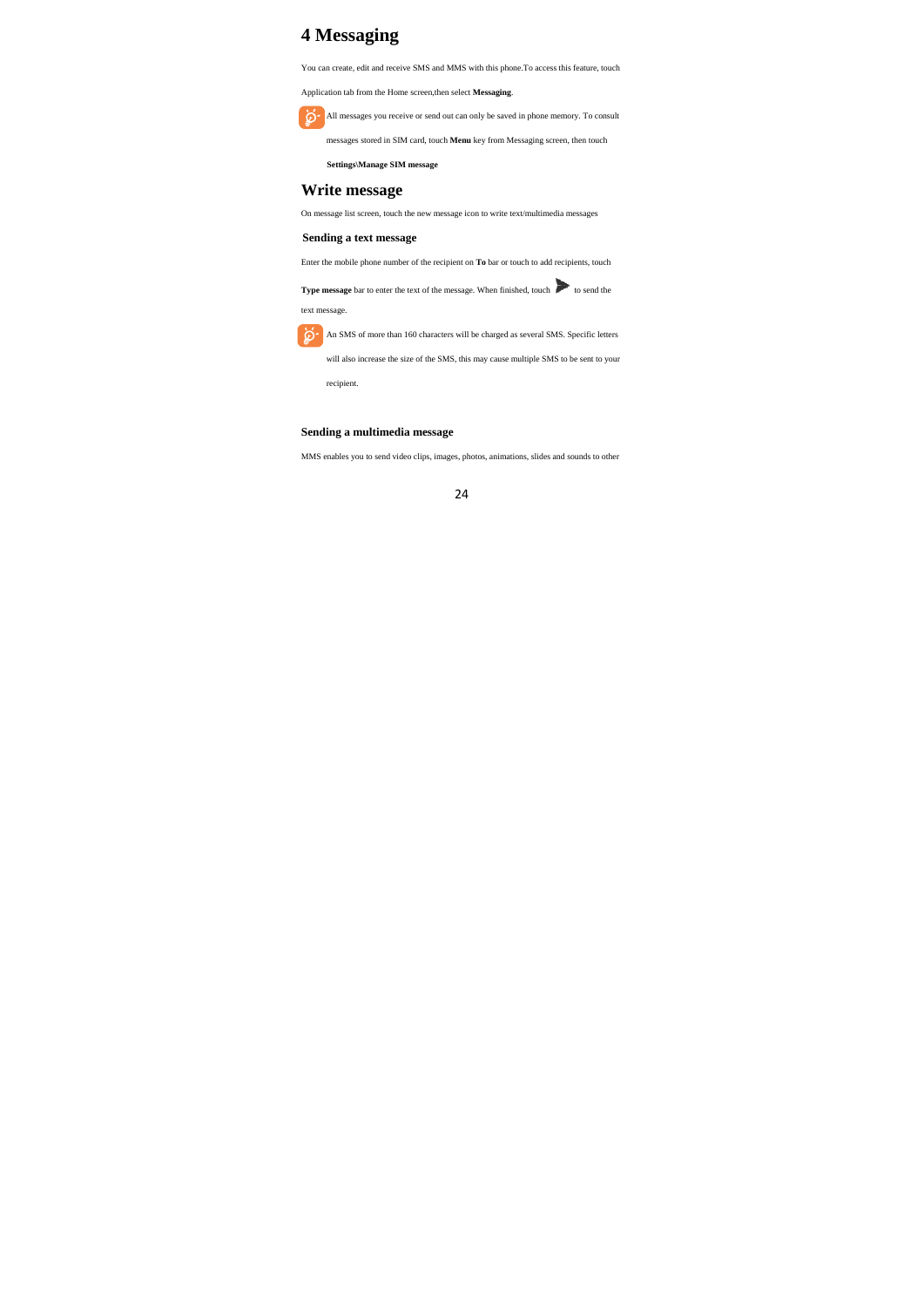compatible phones and e-mail addresses.

An SMS will be converted to MMS automatically when media files (image, video, audio,

slides, etc.) are attached or Subject or email addresses added.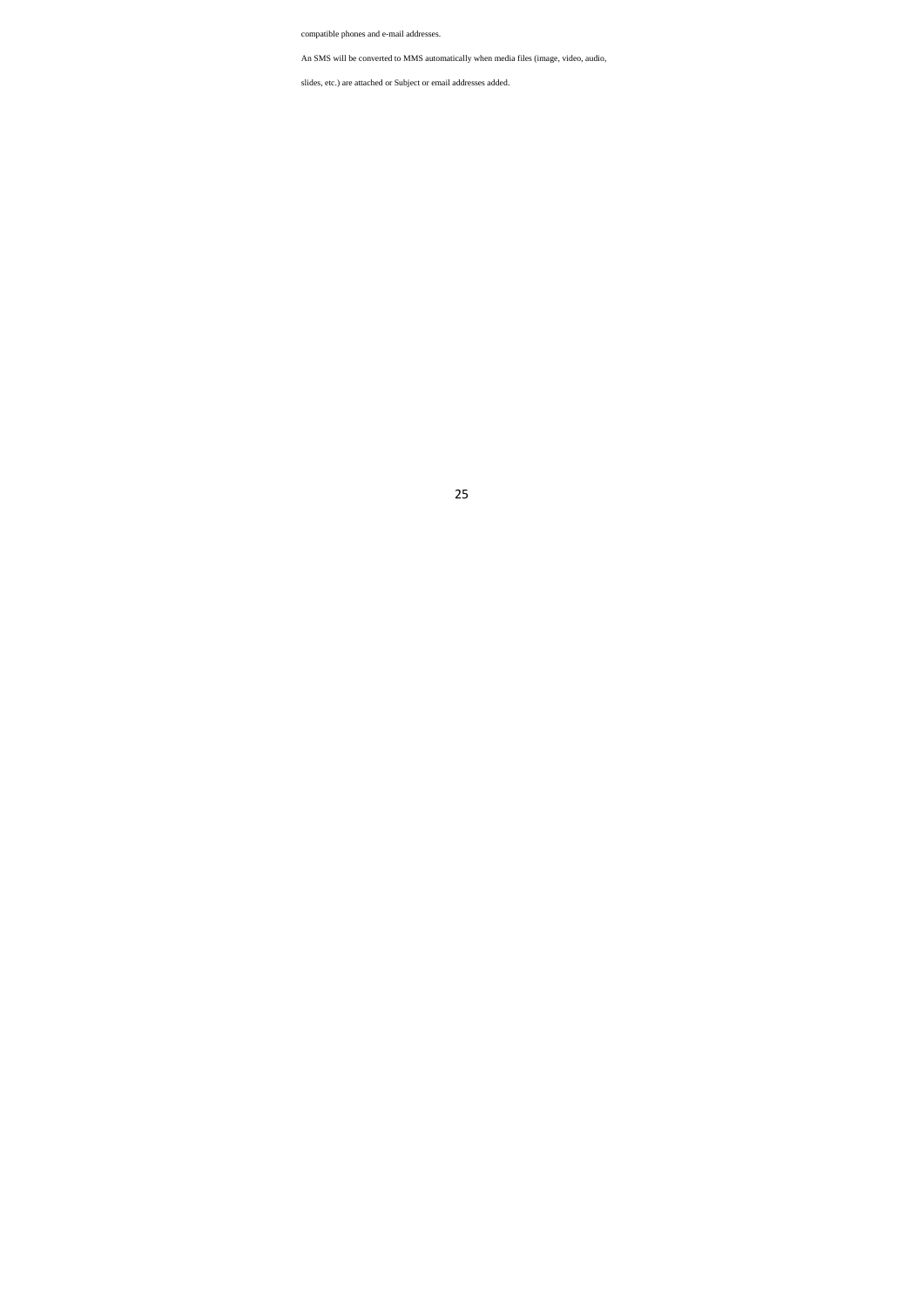# **5 People**

You can view and create contacts on your phone and synchronize these with your Gmail

contacts or other applications on the web or on your phone. When using **People** app, for the

first time you are required to add new contacts, import contacts from SIM card or

synchronize contacts from other application accounts to phone.

## 5.1 Adding a contact

Touch Application tab on the Home screen, select **People** app, then touch new contact icon in

the contact list to create a new contact To **import**/**export** a single contact from/to SIM card,

choose an account and target SIM card(s), select the contact you want to import/export.

To **import**/**export** all contacts from/to SIM card, choose an account and target SIM card(s).

You can share a single contact or contacts with others by sending the contact's vCard to them

via Bluetooth, Gmail, etc. Touch a contact you want to share, touch **Menu** key and **Share** 

from contact details screen, then select the application to perform this action.

## 5.2 Importing, exporting and sharing contacts

From Contacts screen, touch **Menu** key to open options menu, touch **Import/Export**, then

select **Import from SIM card**, **Export to SIM card**, **Import from storage**, **Export to** 

**storage**, or **Share visible contacts**.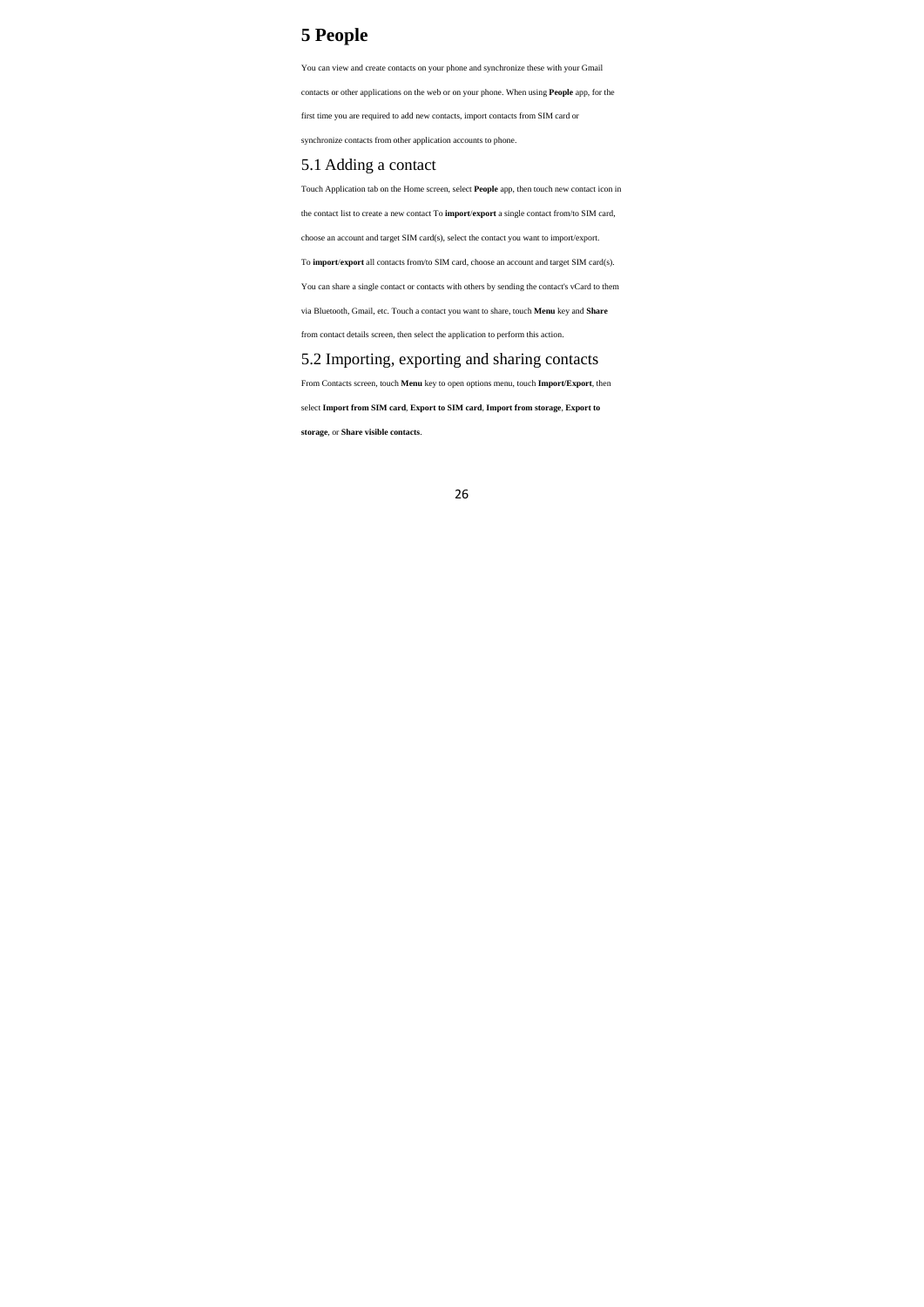# 5.3 Synchronizing contacts in multiple accounts

Contacts, data or other information can be synchronized from multiple accounts, depending

on the applications installed on your phone.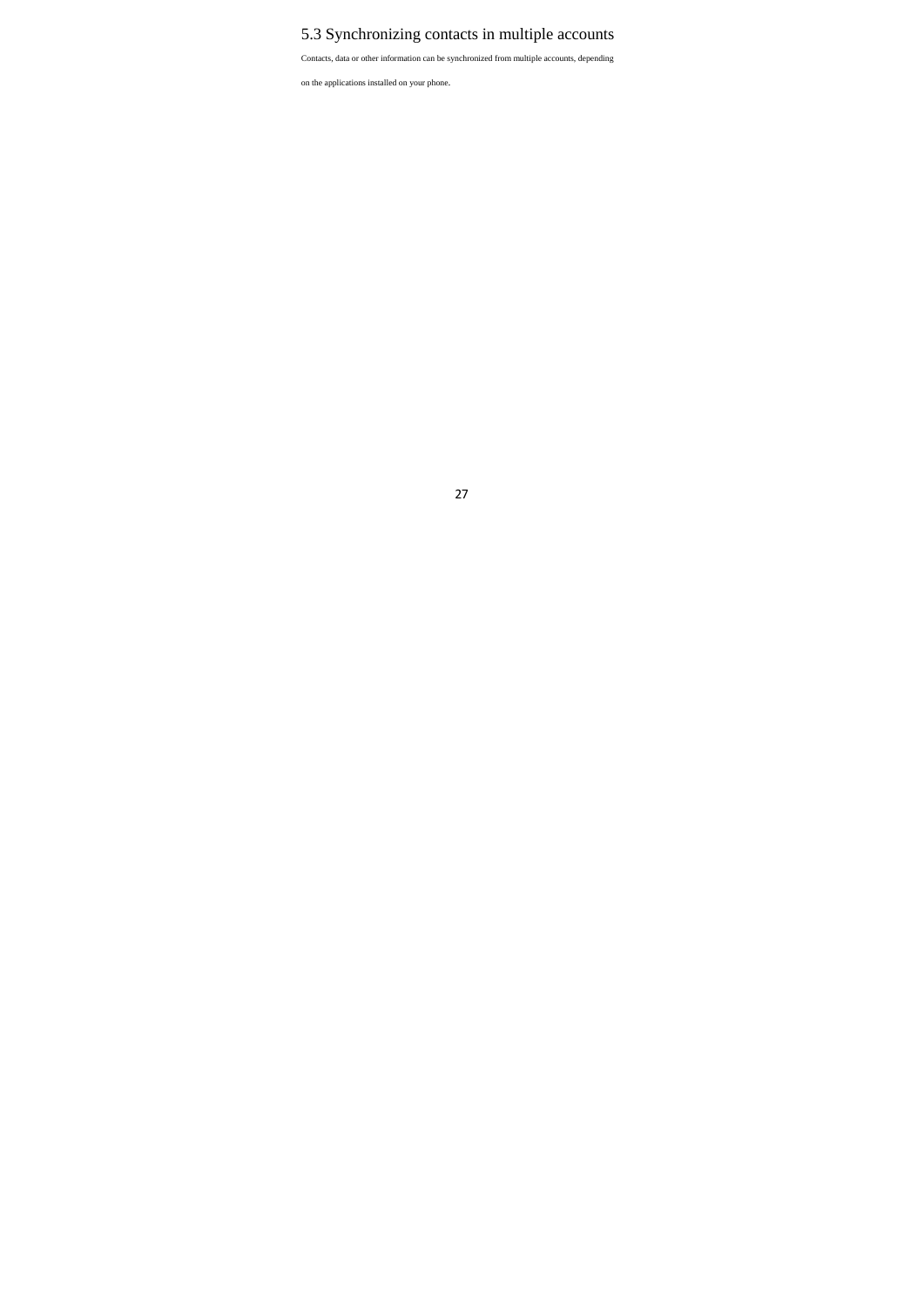# **6 Email**

You can set-up external POP3 or IMAP email accounts in your phone.To access this function,

touch Application tab from Home screen,then select **Email**. An email wizard will guide you

through the steps to set-up an email account.

• Enter the email address and password of the account you want to set-up.

• Touch **Next**. If the account you entered is not provided by your service provider in the

phone, you will be prompted to go tothe email account settings screen to enter settings

manually. Or you can touch **Manual setup** to directly enter the incoming and outgoing

settings for the email account you are setting up.

• Enter the account name and display name in outgoing emails. To add another email account,

you can touch **Menu** key and **To create and send emails** 

• Touch the create new icon from Inbox screen. Enter recipient(s) email address(es) in **To** 

field. If necessary, touch **Menu** key and touch **Add Cc/Bcc** to add a copy or a blind copy to

the message.Enter the subject and the content of the message.

• Touch **Menu** key, touch **Attach file** to add an attachment.

• Finally, touch to send**.** If you do not want to send the mail right away, you can touch **Menu** 

key and **Save draft** or touch **Back** key to save a copy.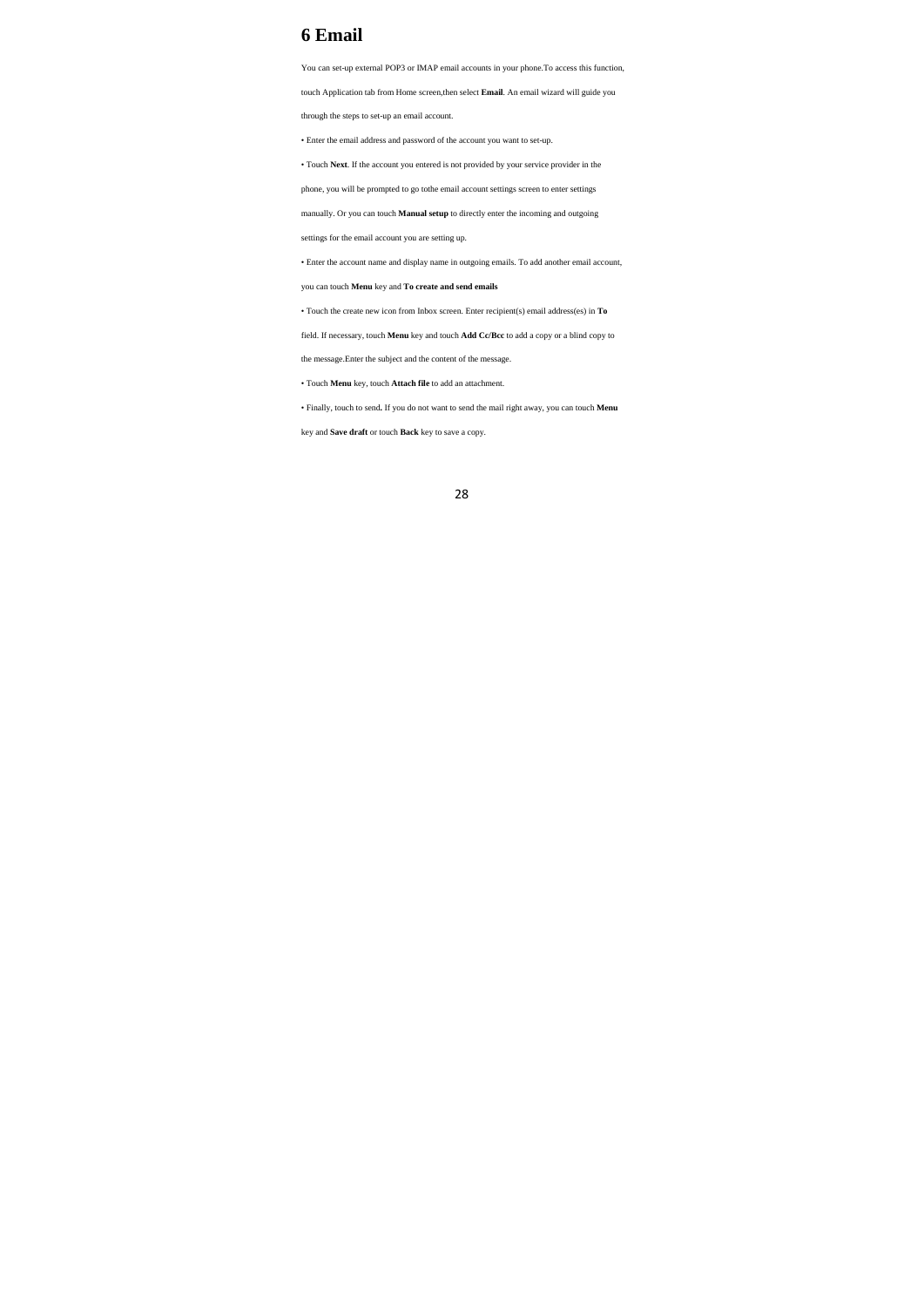# **7 Getting connected**

To connect to the Internet with this phone, you can use GPRS/EDGE/3G networks or Wi-Fi,

whichever is most convenient.

## 7.1 Connecting to the Internet

## **7.1.1 GPRS/ 3G**

The first time you turn on your phone with SIM card inserted, it will automatically configure

network service: GPRS or 3G. If the network is not connected, you can press on notification

panel.

To check the network connection you are using, touch Application tab on the Home screen,

## then touch **Settings\More...\Mobile networks\Access Point Names** or **Network operators.**

## **7.1.2 Wi-Fi**

Using Wi-Fi, you can connect to the Internet when your phone is within range of a wireless

network. Wi-Fi can be used on the phone even without a SIM card inserted.

## **To turn Wi-Fi on and connect to a wireless network**:

**•** Touch on notification panel to get to settings.

**•** Touch the switch beside Wi-Fi to turn on Wi-Fi.

**•** Touch **Wi-Fi**, detailed information of all detected Wi-Fi networks is displayed in the Wi-Fi

networks section.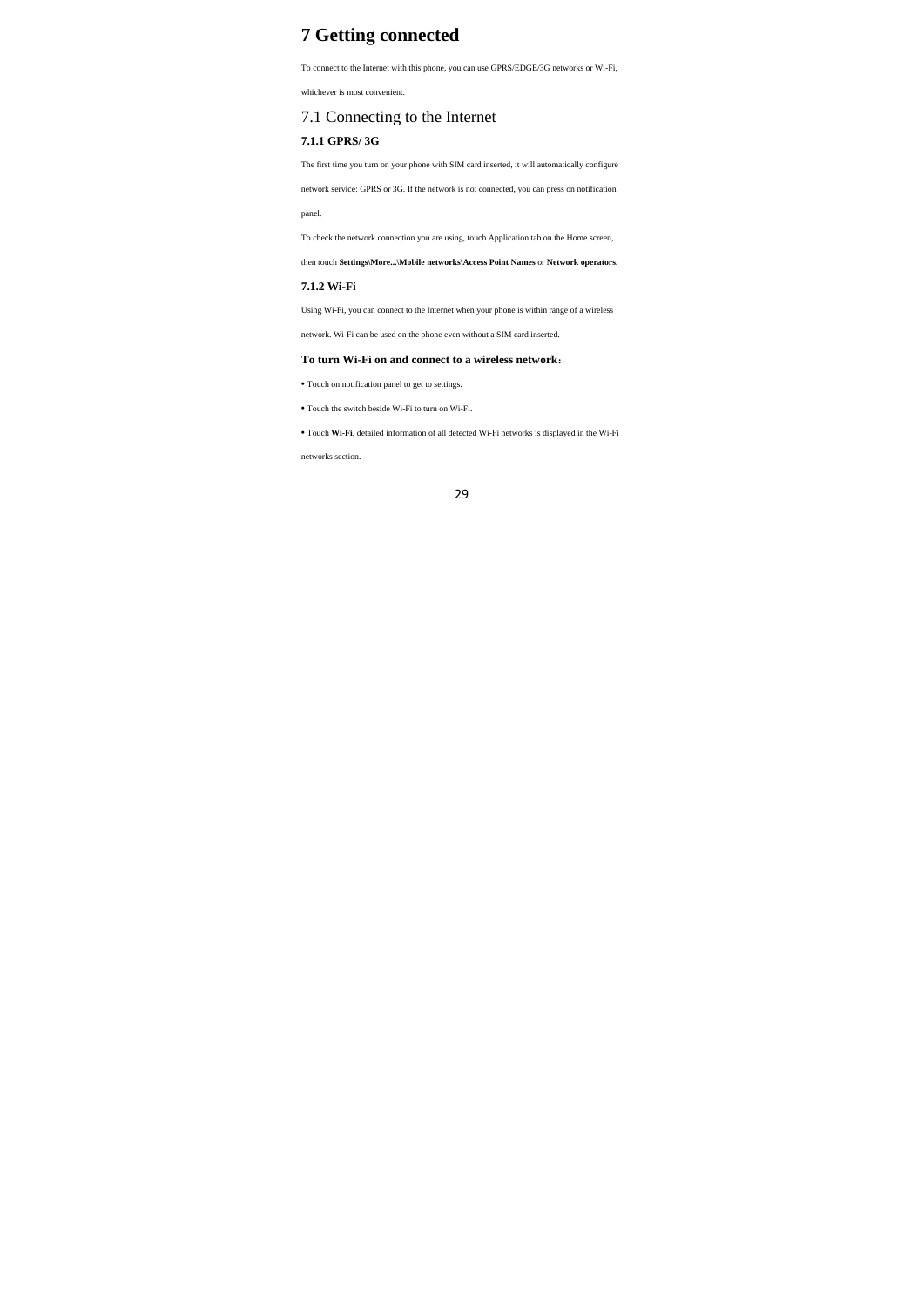**•** Touch a Wi-Fi network to connect to it. If the network you selected is secured, you are

required to enter a password or other credentials (contact network operator for details). When

finished, touch **Connect**.

## 7.2Browser

Using Browser, you can enjoy surfing the Web.

To access this function, touch Application tab from Home screen, then touch **Browser.** 

## **To go to a web page**

On Browser screen, touch the URL box at the top, enter the address of the web page, then confirm.

# 7.3 Bluetooth

Using bluetooth, you can connect to the other device which Bluetooth is on when your phone

is within range of it. Wi-Fi can be used on the phone even without a SIM card inserted. Walls

or other obstructions may affect the Bluetooth wireless connection.

## **7.3.1 Bluetooth on**

• Touch Application tab from the Home screen and select **Settings**

• Touch the switch beside Bluetooth to turn on Bluetooth.

• Touch Bluetooth, detailed information of all detected bluetooth devices is displayed in the

Bluetooth devices section.

• Touch **Not visible to other Bluetooth devices** switch to **visible to all Bluetooth devices**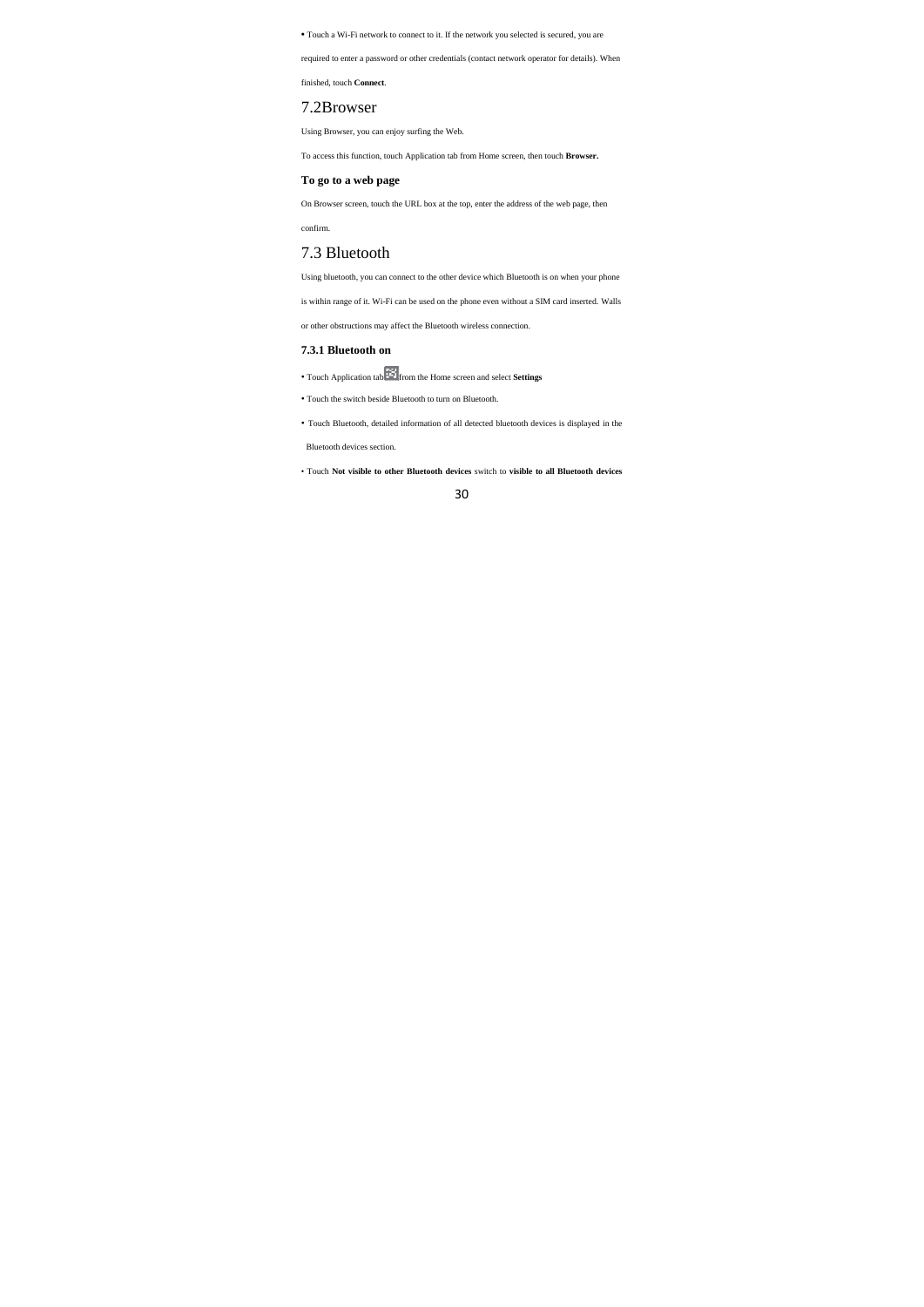## **nearby**.

## **7.3.2 Search for bluetooth devices nearby**

Touch Application tab **from** the Home screen and select **Settings** 

• Touch the switch beside Bluetooth to turn on Bluetooth. Select Bluetooth, then touch search

for devices.

•Your phone will search for all the Bluetooth devices nearby and detailed information of all

detected Bluetooth devices will displayed.

• You may required to enter a password when you select to pair with the bluetooth detected.

You can tap 0000 or 1234 to try.

## **To turn on USB tethering or Portable Wi-Fi hotspot:**

• Touch Application tab **from** the Home screen and select **Settings.** 

• Touch **More...\Tethering & portable hotspot**.

## • Mark the checkbox of **USB tethering** or **Portable Wi-Fi hotspot** to activate this function.

These functions may incur additional network charges from your network operator.

Extra fees may also be charged in roaming areas.

# 7.6 Factory data reset To activate factory data reset:

• Touch Application tab **for the Home screen and select Settings.** 

• Touch **Backup & reset\Factory data reset** Mark the checkbox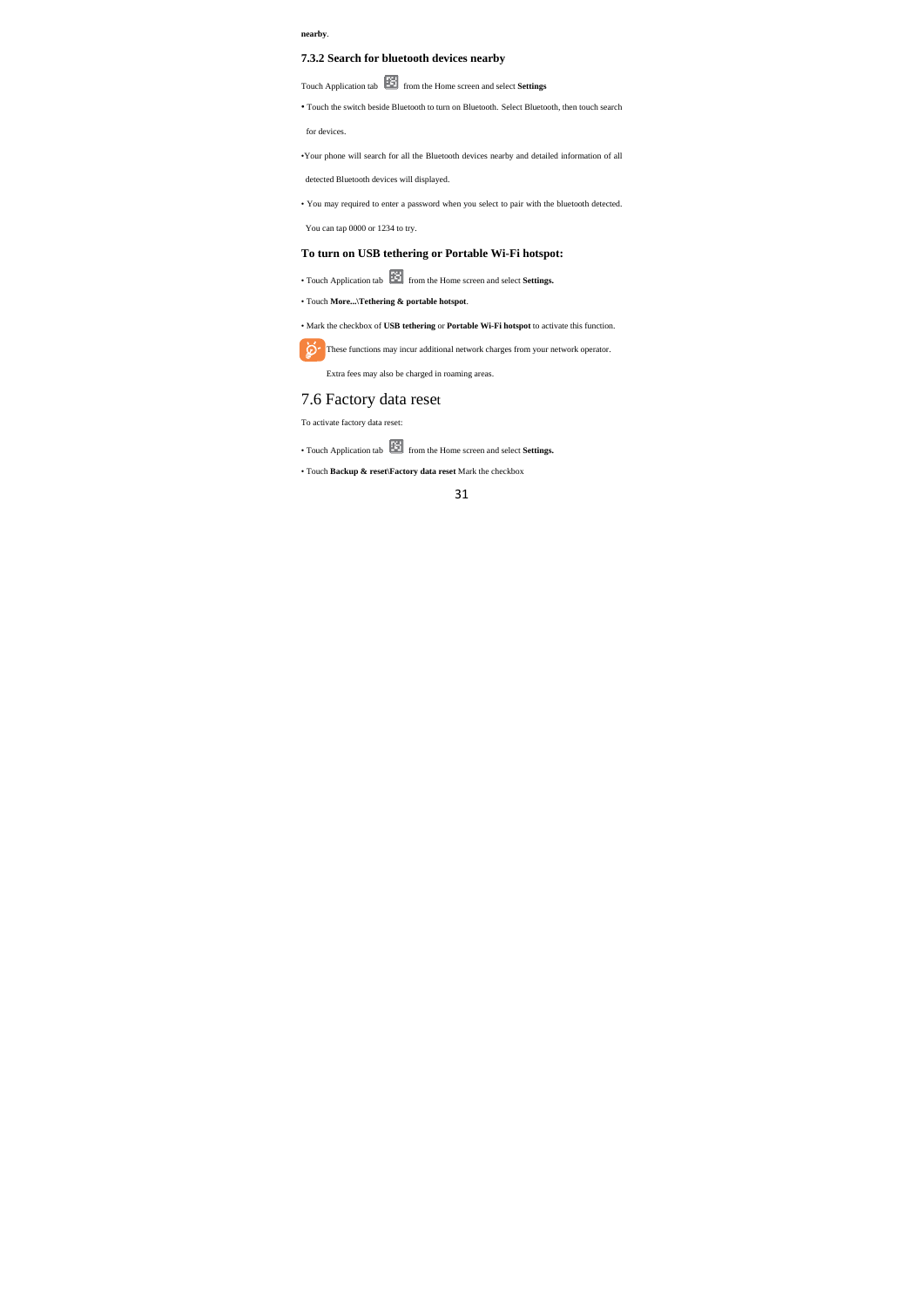Phone reset will erase all of your personal data from internal phone storage, including information about your any accounts, your system and application settings, and any downloaded applications. Resetting the phone does not erase any system software updates you've downloaded or any files on your microSD card, such as music or photos. If you reset the phone in this way, you're prompted to re-enter the same kind of information as when you first started Android. When you are unable to power on your cellphone, there is another way to perform a factory data reset by pressing the **Volume up** key and the **power** key at same time until the screen lights up.

# **8 Tools**

## 8.1 Sound recorder

Touch Application tab from the Home screen and select **Sound Recorder**. You can record several seconds or several hours.

## 8.2 FM Radio

Touch Application tab from the Home screen and select **FM Radio.**

**Search for channel**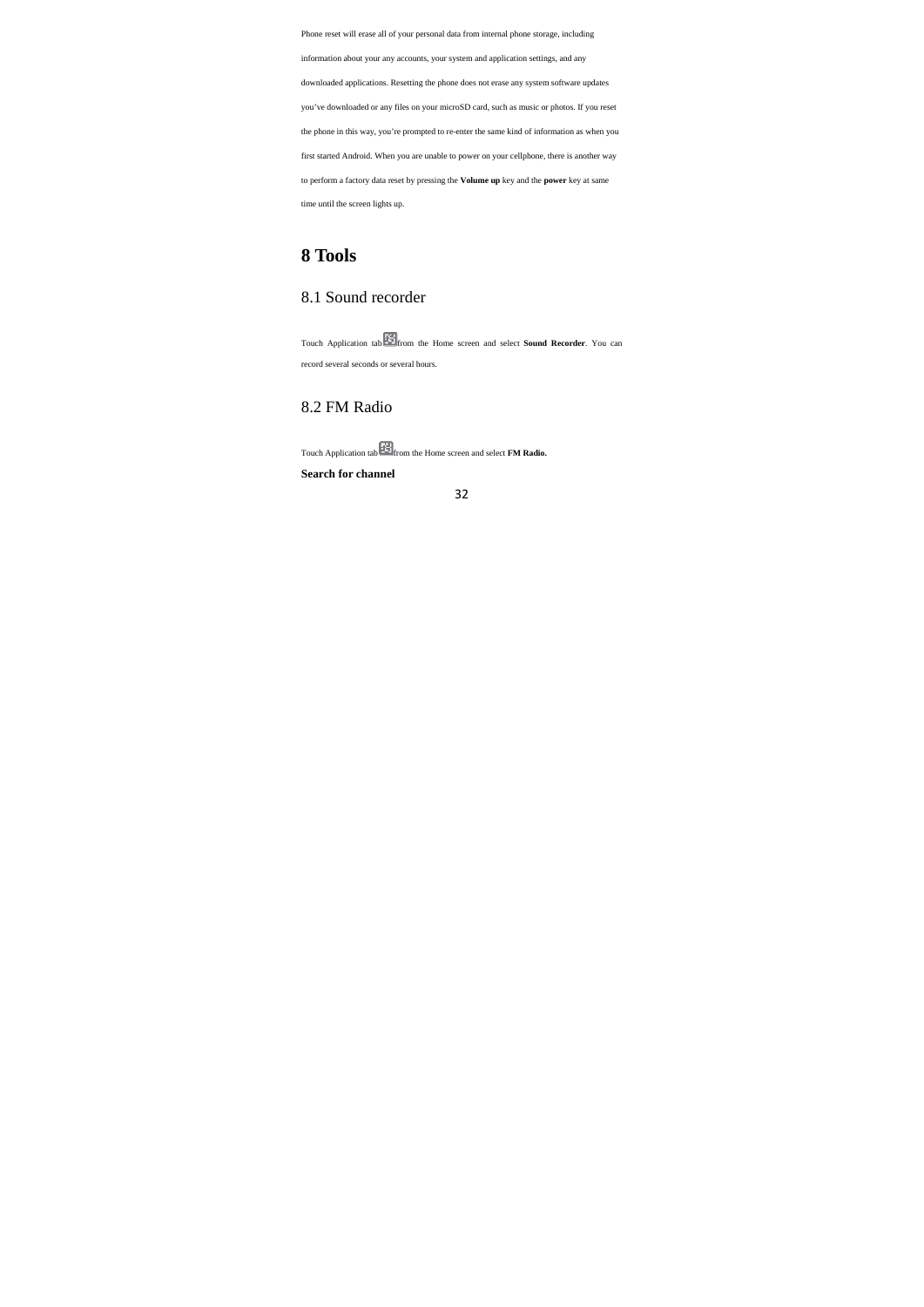Touch  $\blacksquare$  and  $\blacksquare$  for radio tuning, you can also drag the Slide block to change channel.

## **Close FM radio**

Touch  $\Box$  in the Upper right corner to close FM radio.

## 8.3 Alarm

Touch Application tab from the Home screen and slect **Clock**, then touch **Set alarm**.

**• Turn alarm on** Touch to check and set alarm on

- **Time** Touch to set alarm time
- **Repeat** Touch to select the day you desire to alarm
- **Ring tone** Touch to select the alarm ringtone
- **Vibrate** Touch to check and set vibrate on
- **Label** Touch to tap a alarm name

Touch **OK** to save the alarm.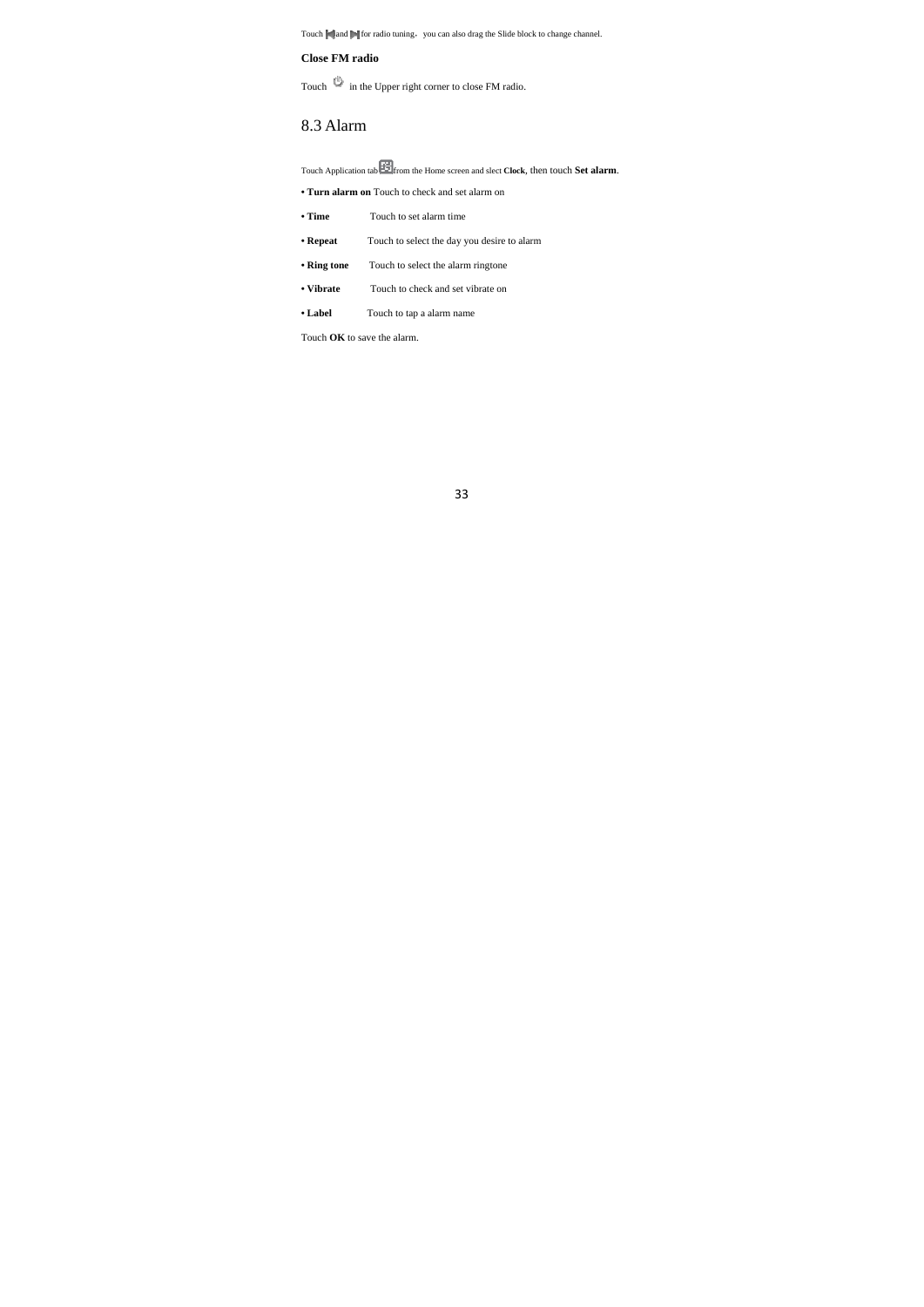# **9 Troubleshooting**

Before contacting the service centre, you are advised to follow the instructions below:

. You are advised to fully charge  $\overline{\text{co}}$ , the battery for optimal operation.

. Use **Factory date reset** and the upgrade tool to perform phone formatting or software

upgrading (to reset factory data, hold down the **power** key and the **Volume up** key at the

same time). ALL User phone data: contacts, photos, messages and files, downloaded

applications will be lost permanently. It is strongly advised to fully backup the phone data

and profile via Android Manager before doing formatting and upgrading.

and carry out the following checks:

## **My phone is frozen or cannot switch on**

. Check the battery contacts, remove and reinstall your battery, then turn your phone on.

. Check the battery power level, charge for at least 20 minutes.

. If it still does not work, please reset the phone using the **power** key and the **Volume up** key.

## **My phone has not responded for several minutes**

. Restart your phone by pressing and holding the **Power** key.

. Remove and re-install the battery, then restart the phone.

## **My phone turns off by itself**

. Check that your screen is locked when you are not using your phone, and make sure the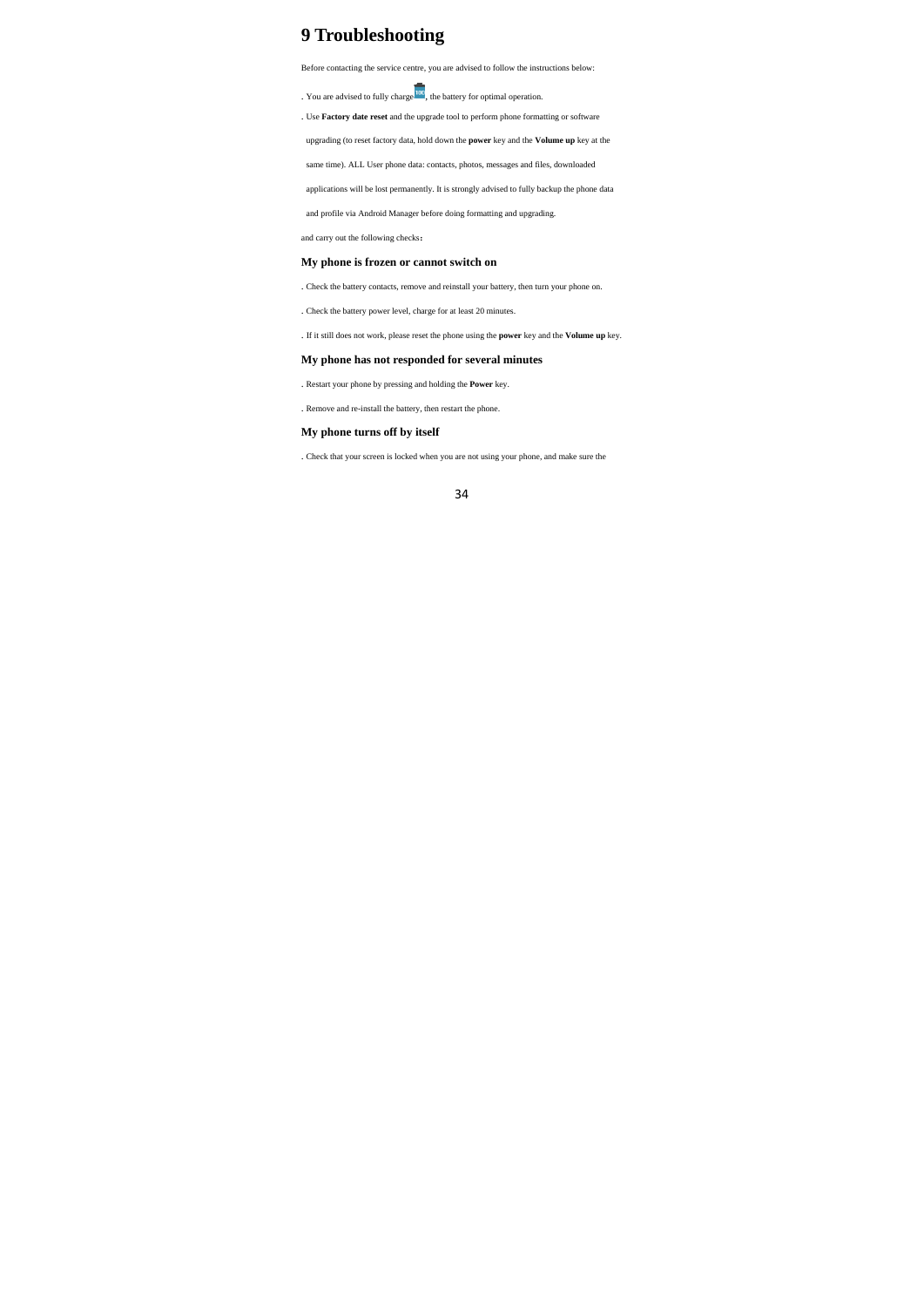**Power** key is not mis-contacted due to unlocked screen.

• Check the battery charge level

## **My phone cannot charge properly**

• Make sure you are using the battery provided by manufacturer and the charger from the

box.

• Make sure your battery is inserted properly and clean the battery contact if it's dirty. It must

be inserted before plugging in the charger.

• Make sure that your battery is not completely discharged; if the battery power is empty for a

long time, it may take around 20 minutes to display the battery charger indicator on the

screen.

 $\bullet$  Make sure charging is carried out under normal conditions (0°C to +40°C).

• When abroad, check that the voltage input is compatible.

## **My phone cannot connect to a network or "No service" is**

## **displayed**

• Try connecting in another location.

• Verify the network coverage with your operator.

• Check with your operator that your SIM card is valid.

• Try selecting the available network(s) manually

• Try connecting at a later time if the network is overloaded.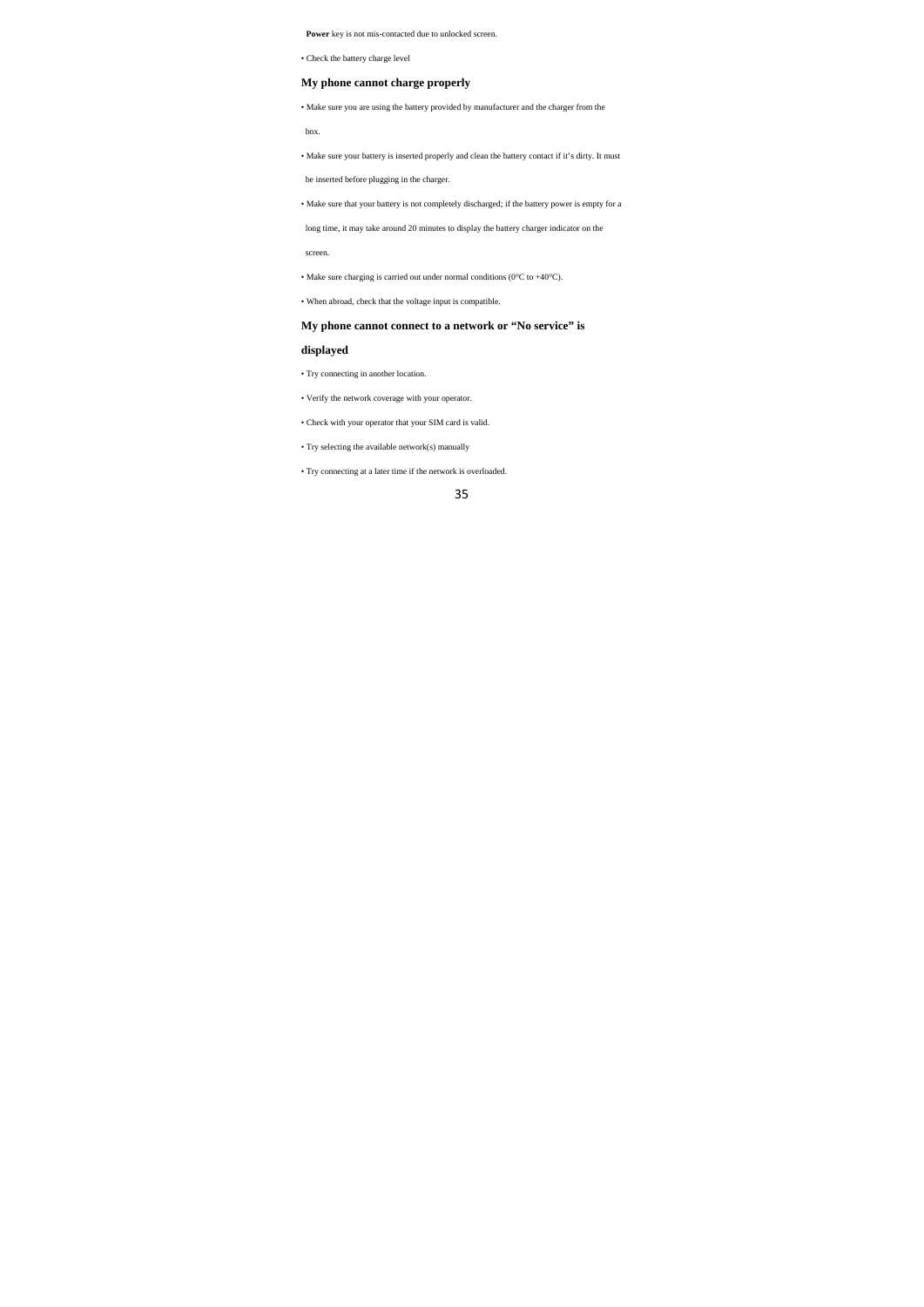#### **My phone cannot connect to the Internet**

• Check that the IMEI number (press \*#06#) is the same as the one printed on your warranty

card or box.

• Make sure that the internet access service of your SIM card is available.

• Check your phone's Internet connecting settings.

• Make sure you are in a place with network coverage.

• Try connecting at a later time or another location.

## **Invalid SIM card**

• Make sure the SIM card has been correctly inserted (see "**Inserting or removing the SIM** 

**card**").

• Make sure the chip on your SIM card is not damaged or scratched.

• Make sure the service of your SIM card is available.

• Make sure your SIM card is valid, more detail, please contact your Operator.

## **Unable to make outgoing calls**

• Make sure you have dialed a valid number and have touched

• For international calls, check the country and area codes.

• Make sure your phone is connected to a network, and the network is not overloaded or

unavailable.

• Check your subscription status with your operator (credit, SIM card valid, etc.).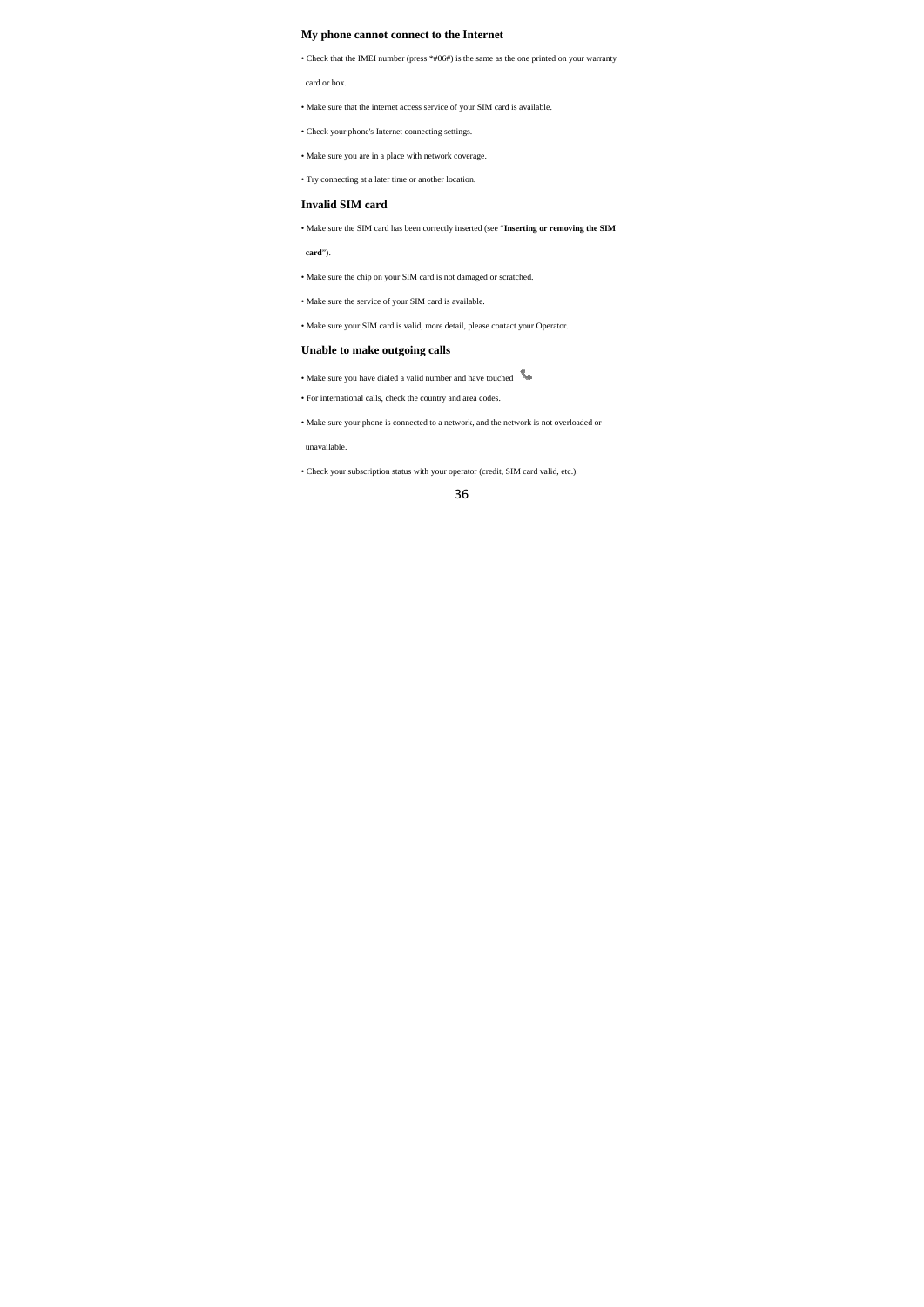• Make sure you have not barred outgoing calls.

• Make sure that your phone is not in flight mode.

## **Unable to receive incoming calls**

• Make sure your phone is switched on and connected to a network (check for overloaded or

unavailable network).

• Check your subscription status with your operator (credit, SIM card valid, etc.).

• Make sure you have not forwarded incoming calls.

• Make sure that your phone is not in flight mode.

## **The caller's name/number does not appear when a call is**

## **received**

• Check that you have subscribed to this service with your operator.

• Your caller has concealed his/her name or number.

#### **I cannot find my contacts**

• Make sure your SIM card is not broken.

• Make sure your SIM card is inserted properly.

• Import all contacts stored in SIM card to phone.

## **The sound quality of the calls is poor**

• You can adjust the volume during a call by pressing the **Volume Up/Down** key.

• Check the network strength.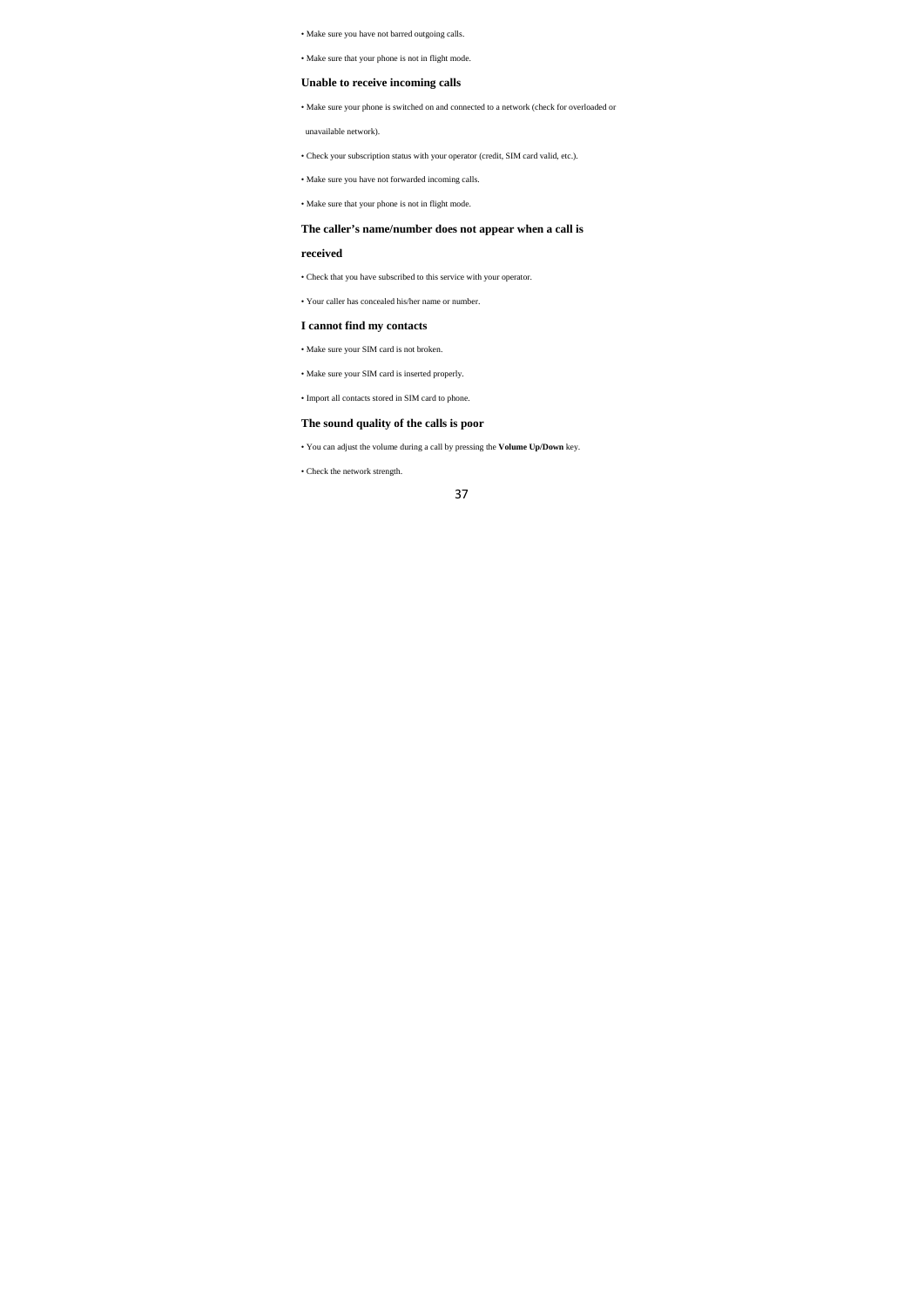• Make sure that the receiver, connector or speaker on your phone is clean.

## **I am unable to use the features described in the manual**

• Check with your operator to make sure that your subscription includes this service.

## **When I select a number from my contacts, the number cannot**

**be dialed** 

• Make sure that you have correctly recorded the number in your file.

• Make sure that you have selected the country prefix when calling a foreign country.

#### **I am unable to add a contact in my contacts**

• Make sure that your SIM card contacts are not full; delete some files or save the files in the

phone contacts (i.e. your professional or personal directories).

## **My callers are unable to leave messages on my voicemail**

• Contact your network operator to check service availability.

#### **I cannot access my voicemail**

• Make sure your operator's voicemail number is correctly entered in "Voicemail number".

• Try later if the network is busy.

## **I am unable to send and receive MMS**

• Check your phone memory availability as it might be full.

• Contact your network operator to check service availability and check MMS parameters.

• Verify the server centre number or your MMS profile with your operator.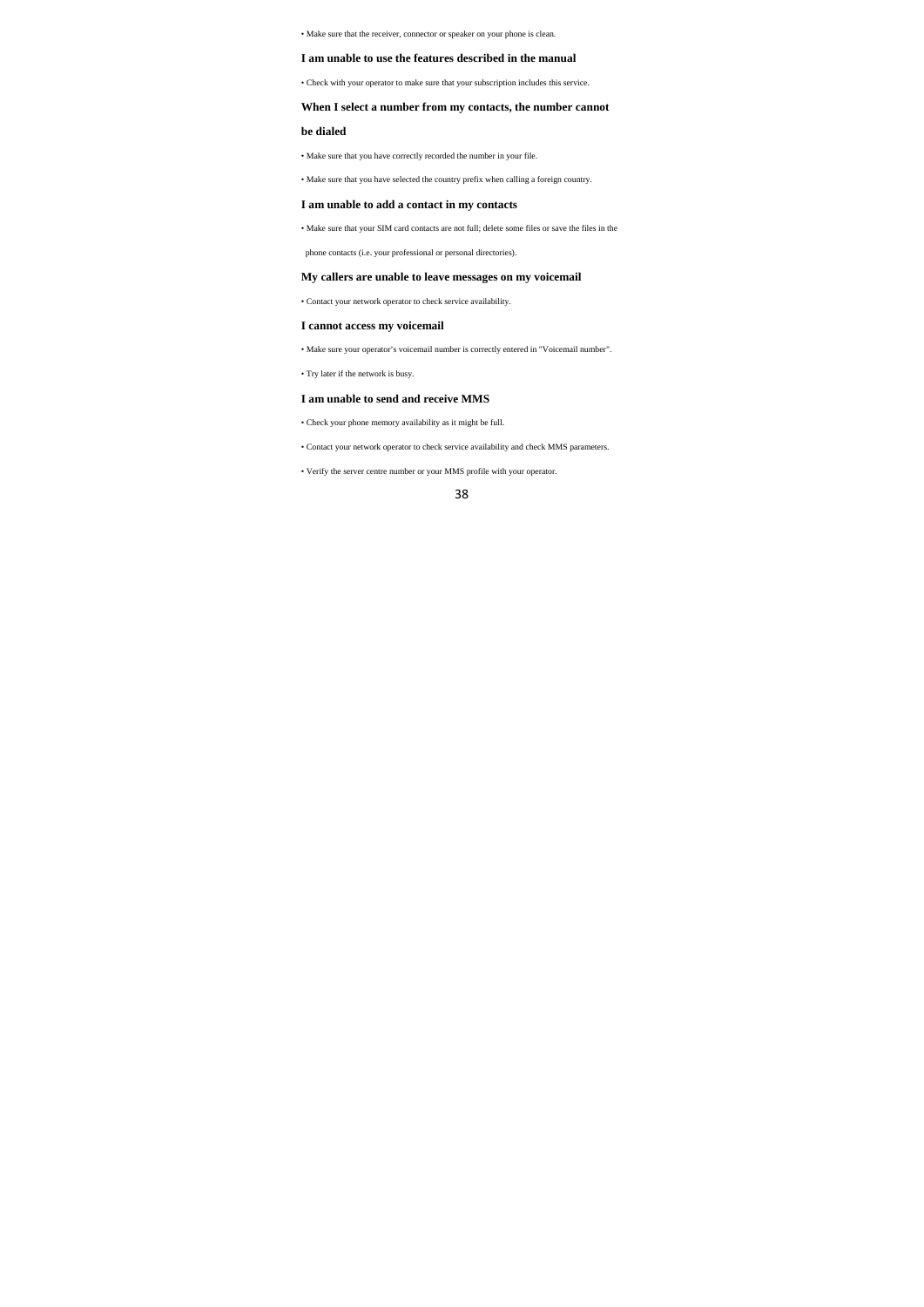• The server centre may be swamped, try again later.

## **SIM card PIN locked**

• Contact your network operator to obtain the PUK code (Personal Unblocking Key).

## **I am unable to connect my phone to my computer**

• Install Android Manager.

• Check that your USB driver is installed properly.

• Open the Notification panel to check if the Android Manager Agent has activated.

• Check that you have marked the checkbox of USB debugging in

## **Settings\Development\USB debugging**

• Check that your computer meets the requirements for Android Manager Installation.

• Make sure that you're using the right cable from the box.

#### **I am unable to download new files**

• Make sure there is sufficient phone memory for your download.

• Check your subscription status with your operator.

#### **The phone cannot be detected by others via Bluetooth**

• Make sure that Bluetooth is turned on and your phone is visible to other users.

• Make sure that the two phones are within Bluetooth's detection range.

## **How to make your battery last longer**

• Make sure you follow the complete charge time (minimum 4 hours).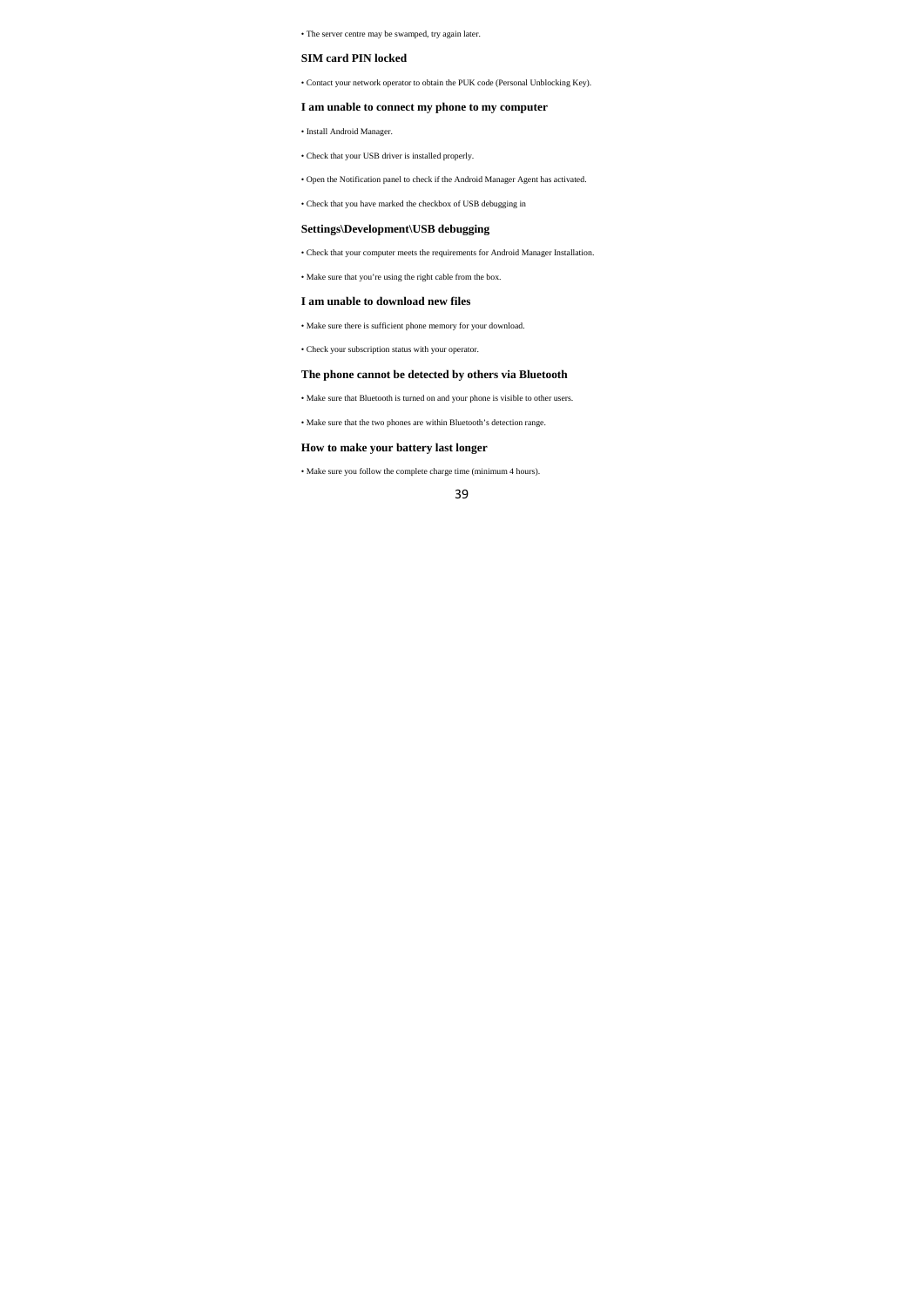• After a partial charge, the battery level indicator may not be exact. Wait for at least 20

minutes after removing the charger to obtain an exact indication.

• Switch on the backlight upon request.

• Extend the email auto-check interval for as long as possible.

• Update news and weather information on manual demand, or increase their auto-check

interval.

• Exit background-running applications if they are not being used for a long time.

• Deactivate Bluetooth, Wi-Fi, or GPS when not in use.

The phone will become warm following prolonged calls, game playing, internet surfing or

running other complex applications. This heating is a normal consequence of the CPU

handling excessive data. Ending above actions will make your phone return to normal

temperatures.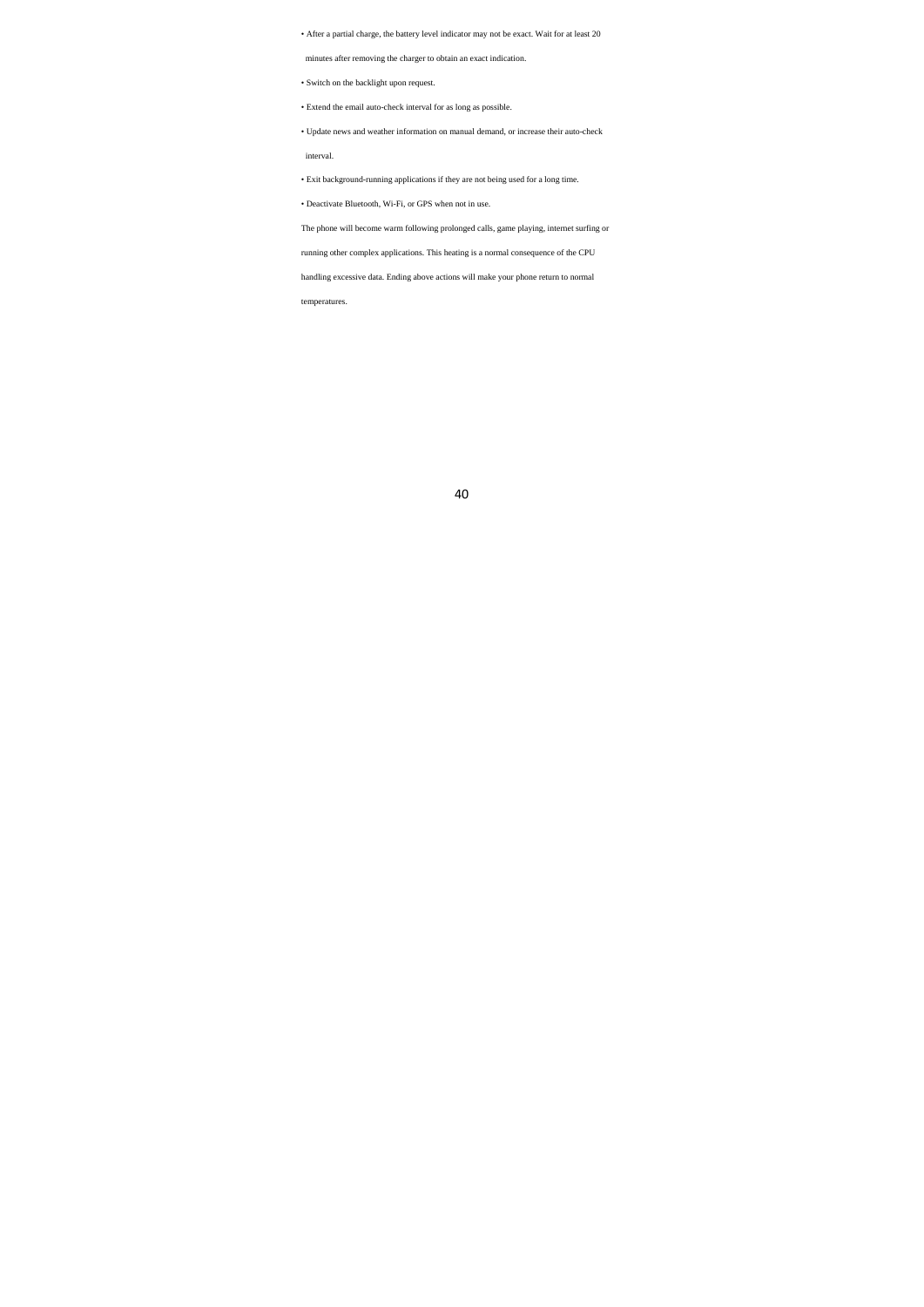#### **FCC Regulations:**

This mobile phone complies with part 15 of the FCC Rules. Operation is subject to the following two conditions: (1) This device may not cause harmful interference, and (2) this device must accept any interference received,

operation.<br> **Th**is mobile phone has been tested and found to comply with the limits for a Class B digital<br> **d**evice, pursuant to Part 15 of the FCC Rules. These limits are designed to provide reasonable<br>
protection against no guarantee that interference will not occur in a particular installation If this equipment does<br>cause harmful interference to radio or television reception, which can be determined by<br>turning the equipment off and on, th

-Reorient or relocate the receiving antenna. -Increase the separation between the equipment and receiver. -Connect the equipment into an outlet on a circuit different from that to which the receiver is

connected.

-Consult the dealer or an experienced radio/TV technician for help. Caution: Changes or modifications not expressly approved by the party responsible for compliance could void the user's authority to operate the equipment.

#### **RF Exposure Information (SAR)**

This phone is designed and manufactured not to exceed the emission limits for exposure to radio frequency (RF) energy set by the Federal Communications Commission of the United States, Industry Canada of Canada.

During SAR testing, this device was set to transmit at its highest certified power level in all tested frequency bands, and placed in positions that simulate RF exposure in usage against the head with no separation, and near the body with the separation of 10 mm. Although the SAR is determined at the highest certified power level, the actual SAR level of the device<br>while operating can be well below the maximum value. This is because the phone is<br>designed to operate at multiple power levels so a power output.

The exposure standard for wireless devices employing a unit of measurement is known as the Specific Absorption Rate, or SAR. The SAR limit set by the FCC is 1.6W/kg, and 1.6W/kg by Industry Canada.

This device is complied with SAR for general population /uncontrolled exposure limits in